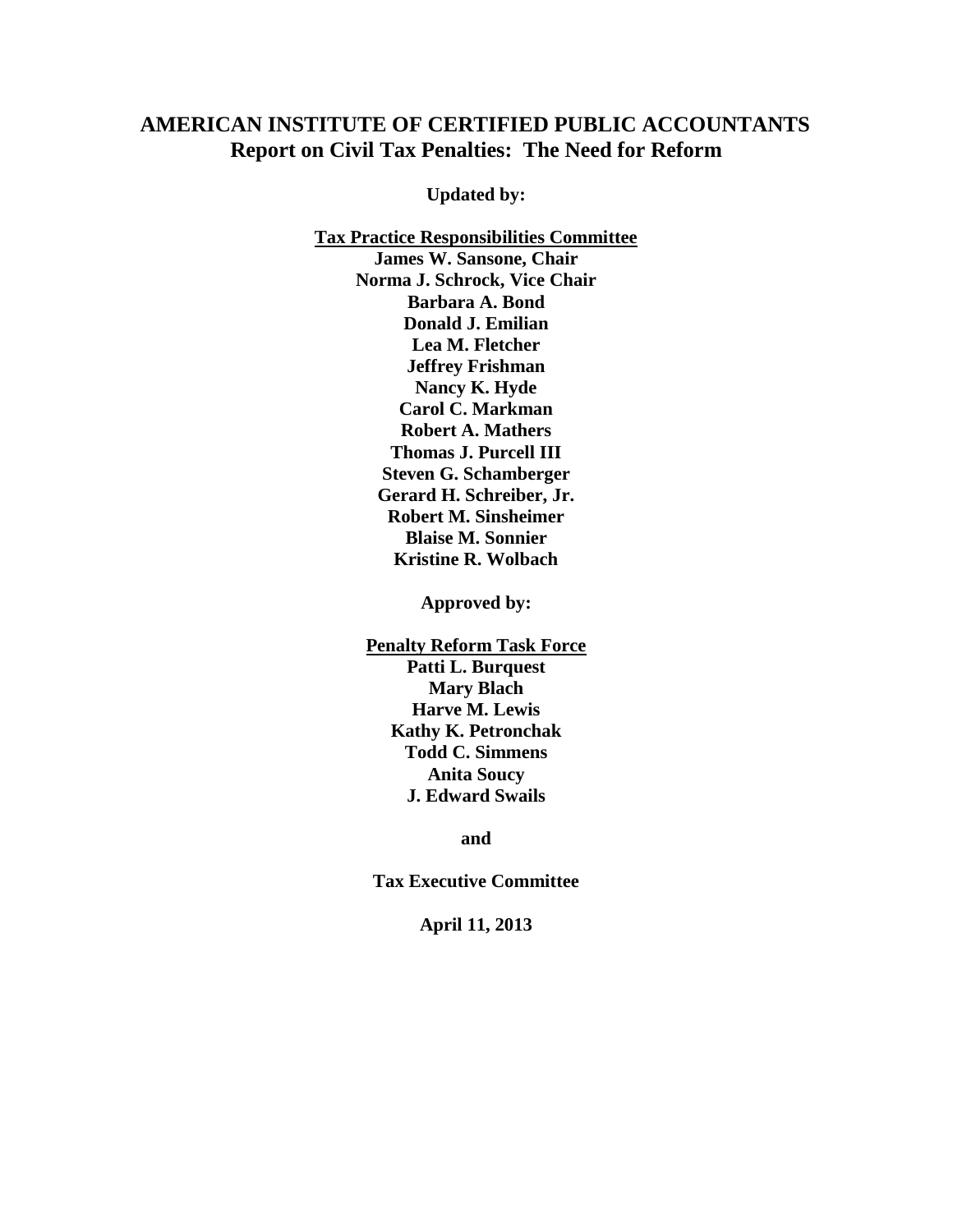# **Table of Contents**

| I.  |                | Introduction 3   |                                                                    |  |
|-----|----------------|------------------|--------------------------------------------------------------------|--|
| II. |                |                  |                                                                    |  |
|     | $\mathbf{A}$ . |                  | Core Goal of Penalties - Encourage Voluntary Compliance2           |  |
|     | <b>B.</b>      |                  |                                                                    |  |
|     |                | 1.               | Trend Away from Voluntary Compliance as the Primary Purpose of     |  |
|     |                | 2.               | Some Penalties Do Not Articulate Clear Standards of Behavior 5     |  |
|     |                | 3.               |                                                                    |  |
|     |                | $\overline{4}$ . | Some Penalties Are Overbroad, Deter Remedial and Other Good        |  |
|     |                | 5.               | There Has Been an Unwelcome Trend Toward Strict Liability9         |  |
|     |                | 6.               | <b>Some Penalty Provisions Do Not Provide Basic Procedural Due</b> |  |
|     |                | 7.               | Some Penalty Standards Are Not Consistent with the Role of Tax     |  |
|     | $C_{\bullet}$  |                  |                                                                    |  |
|     |                | 1.               | There Has Been an Increase in Automatic Assessment of Penalties 16 |  |
|     |                | 2.               | There Should be Greater Coordination and Oversight of Penalty      |  |
|     |                | 3.               | The Penalty Administration System Has Developed Biases in Favor    |  |
|     |                | 4.               | <b>Internal IRS Guidance and Training Should Be Improved 18</b>    |  |
|     |                | 5.               | The IRS Should Increase Efforts to Educate Taxpayers and Tax       |  |
| Ш.  |                |                  |                                                                    |  |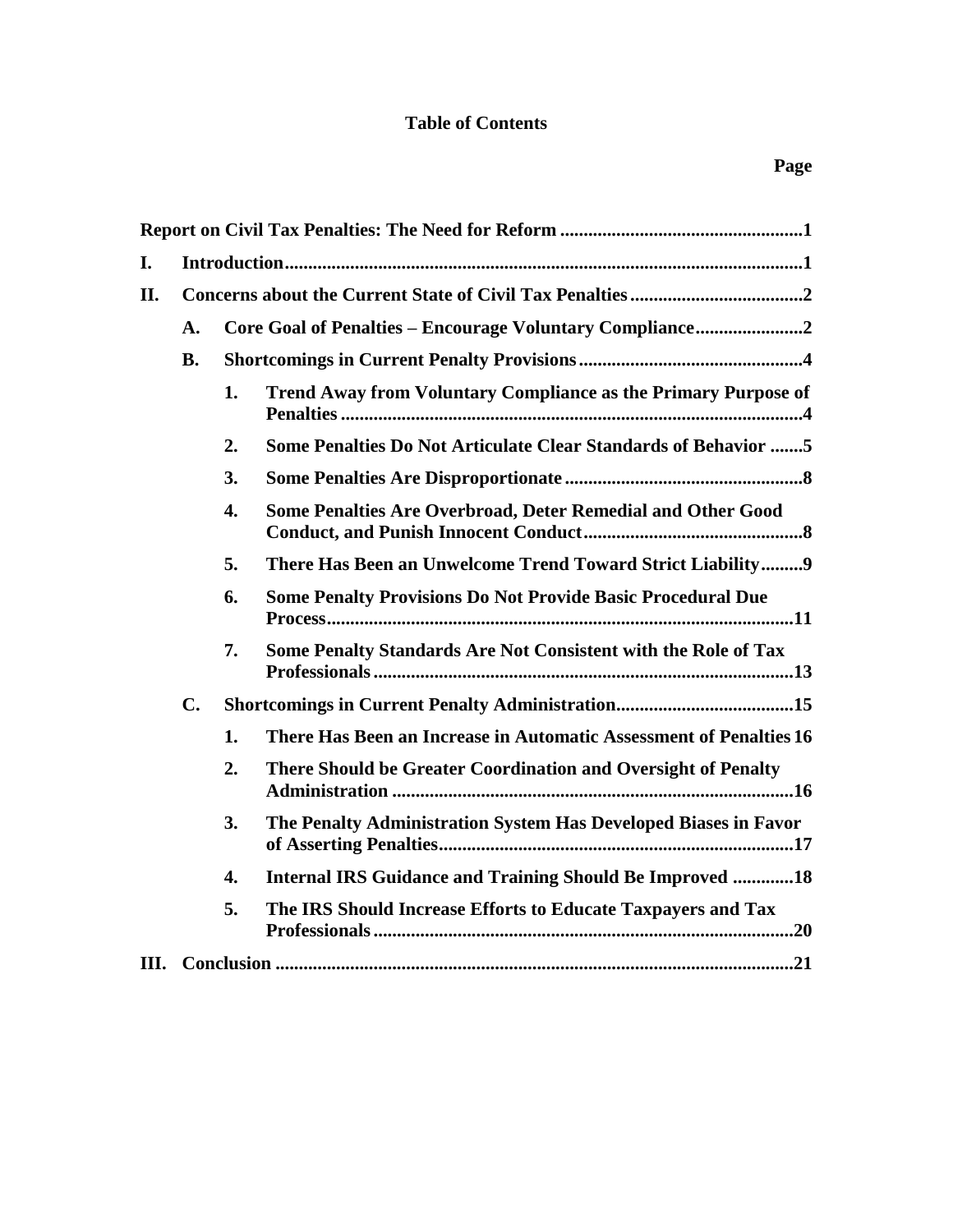## **American Institute of Certified Public Accountants**

## **Report on Civil Tax Penalties: The Need for Reform**

#### **I. Introduction**

Our tax system depends for its success upon voluntary compliance with the tax laws. "Civil tax penalties should exist for the purpose of encouraging voluntary compliance and not for other purposes, such as the raising of revenue."<sup>1</sup> Twenty-four years ago, Congress enacted the Improved Penalty and Compliance Tax Act of 1989 (IMPACT), $^{2}$ which overhauled the then-existing civil tax penalty regime and reiterated that the core goal of penalties is to encourage voluntary compliance. Unfortunately, in the 24 years since IMPACT, numerous penalty provisions have been enacted that are not directed toward, and do not achieve, the core goal of encouraging voluntary compliance. In part, this likely is due to the government's understandable interest in combating tax shelters. However, this loss of direction also has resulted from ad hoc efforts to craft penalties and an increase in the use of penalties, rather than the substantive tax laws, to drive taxpayer behavior. The use of penalties to "raise revenue" contributes to this loss of direction.

Civil tax penalties should be fair, above all else. Penalty provisions should be carefully crafted by Congress and sensibly administered by the Executive Branch to ensure that penalties deter bad conduct without deterring good conduct or punishing the innocent (i.e., unintentional errors, such as those who committed the act subject to the penalty without intending to commit such act). Targeted, proportionate penalties that clearly articulate standards of behavior and that are administered in an even-handed and reasonable manner encourage voluntary compliance with the tax laws. On the other hand, overbroad, vaguely-defined, and disproportionate penalties, particularly those administered as part of a system that automatically imposes penalties or that otherwise fails to provide basic due process safeguards, create an atmosphere of arbitrariness and unfairness that is likely to discourage voluntary compliance.

We are writing to express our concerns about the current state of civil tax penalties and to offer some suggestions for improvement.<sup>3</sup> Specifically, we address the following issues:

- The trend away from voluntary compliance as the primary purpose of civil tax penalties;
- The lack of clear standards in some penalties;
- The fact that some penalties are disproportionate both in amount and severity;

<sup>1</sup> Commissioner's Executive Task Force on Civil Penalties, Internal Revenue Service, *Report on Civil Tax Penalties*, p.1 (February 21, 1989), available at 89 TNT 45-36, Doc 89-1586.

<sup>&</sup>lt;sup>2</sup> P.L. 101-239, 101<sup>st</sup> Cong., 1<sup>st</sup> Sess. (1989).

<sup>&</sup>lt;sup>3</sup> This report was originally developed by the 2009 AICPA Penalties Task Force and submitted to Congress in August 2009. The 2009 AICPA Penalty Task Force members were: Rochelle Hodes (Chair), Harvey Coustan, Arthur J. Kip Dellinger, Jr., Eve Elgin, John A. Galloto, J. Edward Swails, and Peter S. Wilson.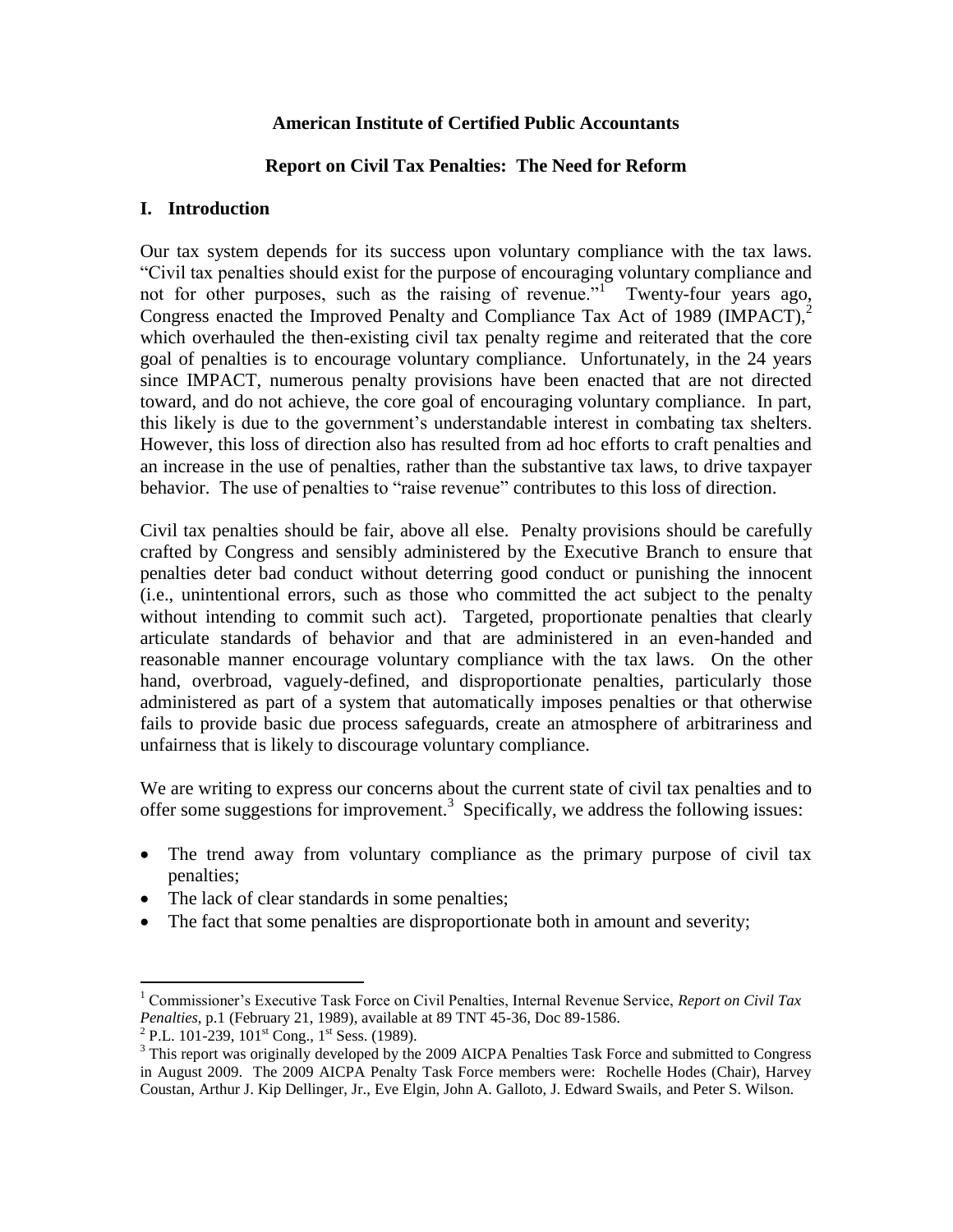- The fact that some penalties are overbroad, deter remedial and other good conduct, and punish innocent conduct;
- The trend toward strict liability;
- An erosion of basic procedural due process;
- Inconsistencies between penalty standards and the role of tax professionals;
- The increase in automated assessment of penalties that can lead to unwarranted assessments;
- The need for better coordination and oversight of penalty administration;
- The bias in favor of asserting penalties;
- The need to improve Internal Revenue Service (IRS or "Service") guidance and training; and
- The need for the IRS to increase its efforts to educate taxpayers and tax professionals.

We provide these comments with an eye toward improving overall tax policy and administration. To that end, we strongly encourage an inclusive and transparent framework for approaching this difficult task, similar to the collaborative efforts that culminated in IMPACT. We urge Congress, Treasury and the Internal Revenue Service to work with taxpayers, practitioners, professional organizations and other stakeholders in developing a systematic and thoughtful approach to civil tax penalty reform and penalty administration.<sup>4</sup> We welcome the opportunity to discuss these issues further with the government and other stakeholders.

## **II. Concerns about the Current State of Civil Tax Penalties**

We recognize that penalties are an essential component of tax administration and that well-designed and well-executed civil tax penalties are effective in encouraging voluntary compliance. However, as set forth below, there are many civil tax penalties in existence today that have serious shortcomings in how they were designed, how they are enforced, or both. We are concerned that, as a result, the overall framework of civil tax penalties (including the mechanisms to enforce those penalties) is not sufficiently geared toward encouraging voluntary compliance.

#### **A. Core Goal of Penalties – Encourage Voluntary Compliance**

The success of our tax system is based on voluntary compliance. The complexity and perceived unfairness of civil tax penalties has been discussed by a broad range of stakeholders for many years. There have been numerous and extensive studies on the subject by Congress, IRS, the National Taxpayer Advocate, and stakeholders. All of these parties have devoted significant time and resources to an understanding of the subject and have come up with legislative and administrative recommendations for change and reform.<sup>5</sup>

<sup>5</sup> For example, see the **AICPA Report on Civil Tax Penalties** (August 2009) **AICPA Civil Penalty Guide** (January 2009[\); Treasury Department Report to Congress on Penalty and Interest Provisions in the Internal](http://www.treasury.gov/resource-center/tax-policy/Documents/intpenal.pdf) 

 $\overline{a}$ <sup>4</sup> See the **AICPA** tax penalties legislative proposals, submitted to Congress in April 2013, included in the submission with this April 2013 updated AICPA Report on Civil Tax Penalties.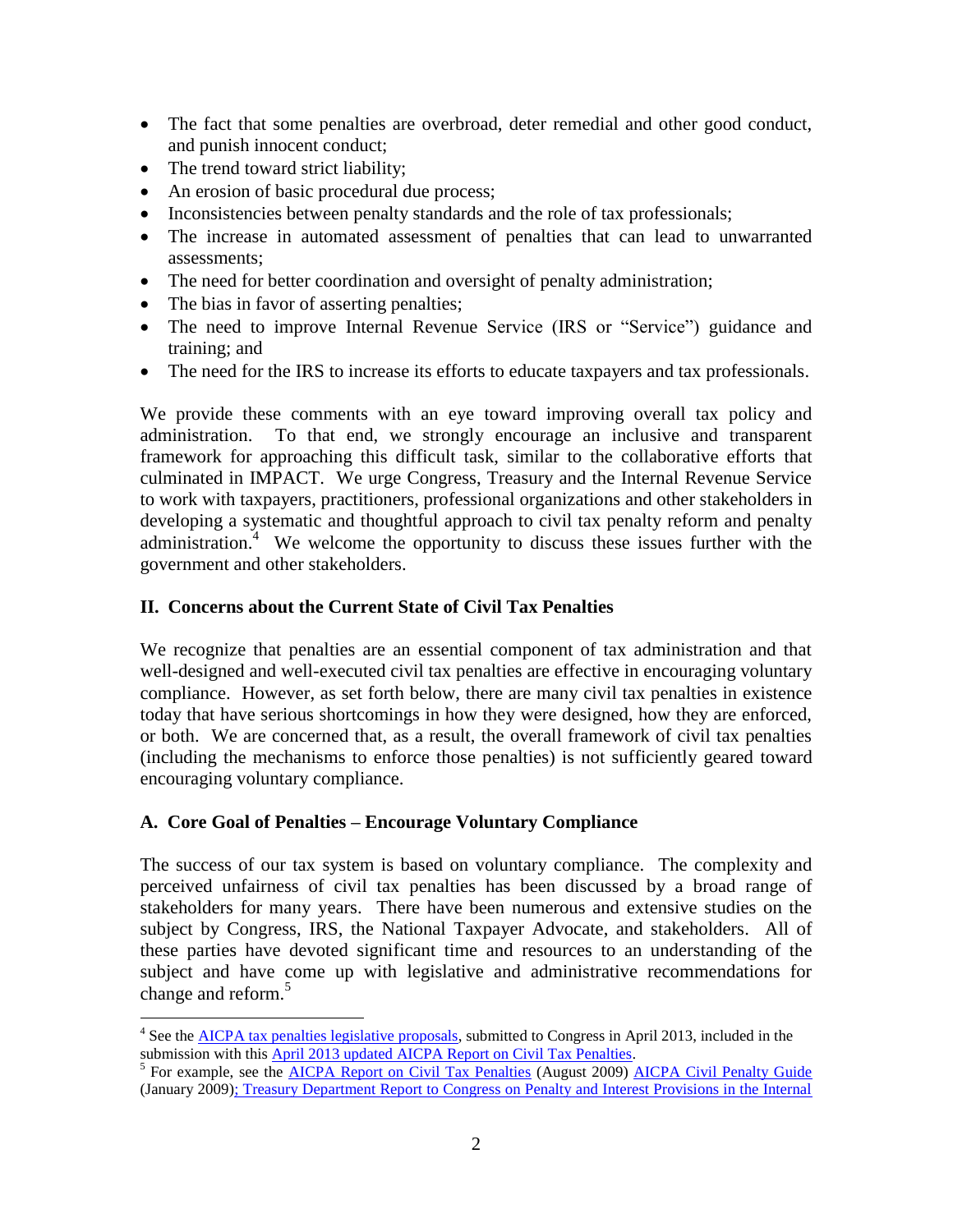The current civil penalties in the Internal Revenue Code (IRC or "Code") have become removed from the original purpose of civil penalties, to encourage voluntary compliance. There are areas where civil penalties should be used, such as we have seen with abusive tax shelters and unreported foreign assets. However, there are instances where the expansion of the penalty regime has not been made with the objective of deterring taxpayer misconduct.

New and additional civil penalties continually appear in new legislation as a "balancing tool" to generate the necessary revenue to neutralize the tax impact of legislation. Consequently, to raise additional revenue, the "stacking" of penalties results and makes the penalties inconsistent with their original purpose and does nothing to encourage or increase voluntary compliance. This has increased the burden on IRS personnel, taxpayers, and practitioners.

The existing civil penalties are numerous and complex, which results in innocent parties being subject to them for the slightest misunderstanding of reporting requirements and tax law. In addition to the taxpayers being affected by these penalties, a burden is placed on the IRS to implement and monitor them. This burden causes increased errors in assessment and the devotion of significant time by IRS personnel to deal with taxpayers requesting abatement.

In many instances, the numerous civil penalties are too complex for IRS personnel to understand and administer. Numerous reports from U.S. Treasury Inspector General for Tax Administration (TIGTA) and other interested parties have highlighted the errors by IRS personnel that adversely affect taxpayers.

Taxpayers are placed in a situation where requesting reasonable cause relief can be an exhaustive task without consulting a tax professional. The IRS has the ability to administratively grant taxpayers relief but fails to inform taxpayers of such possible

[Revenue Code](http://www.treasury.gov/resource-center/tax-policy/Documents/intpenal.pdf) (October 1999); [Achieving Meaningful Civil Tax Penalty Reform and Making It Stick](http://www.uakron.edu/dotAsset/7ef324dc-259e-46b9-8cc4-0ab61ebf057f.pdf) (Akron Tax Journal, 2012); General Accounting Office Report on IRS Should Evaluate Penalties and [Develop a Plan to Focus Its Efforts](http://www.gao.gov/new.items/d09567.pdf) (GAO-09-567, June 2009); [General Accounting Office Report on](http://www.gao.gov/assets/270/265624.pdf)  [Inflation Has Significantly Decreased the Real Value of Some Penalties](http://www.gao.gov/assets/270/265624.pdf) (GAO-07-1062, Aug 23, 2007); [Tax Penalties and Tax Compliance](http://scholarship.law.georgetown.edu/cgi/viewcontent.cgi?article=1918&context=facpub&sei-redir=1&referer=http%3A%2F%2Fwww.google.com%2Furl%3Fsa%3Dt%26rct%3Dj%26q%3Dcivil%2520tax%2520penalties%2520reports%26source%3Dweb%26cd%3D15%26ved%3D0CFkQFjAEOAo%26url%3Dhttp%253A%252F%252Fscholarship.law.georgetown.edu%252Fcgi%252Fviewcontent.cgi%253Farticle%253D1918%2526context%253Dfacpub%26ei%3D3eJLUYmxLo-e9QSet4GwCw%26usg%3DAFQjCNHBf0hR-ICqPucbu3PHxW0uP_mTJA#search=%22civil%20tax%20penalties%20reports%22) (Georgetown University Law Center, Harvard Journal on Legislation, 2009), [Executive Task Force on Civil Penalties](http://books.google.com/books?id=HNJjPQAACAAJ&dq=inauthor:%22United+States.+Internal+Revenue+Service.+Office+of+the+Commissioner.+Executive+Task+Force+on+Civil+Penalties%22&hl=en&sa=X&ei=3eVLUcixCI7i8gSJsoHYDw&ved=0CDoQ6wEwAA) (United States Internal Revenue Service, Office of the Commissioner, 1989); [A Principled Approach to Collection and Accuracy-Related Penalties](http://www.americantaxpolicyinstitute.org/pdf/stark.pdf) (American Tax Policy Institute, Tax Notes, April 2, 2001); [Avoiding Tax Penalties and the Tax Gap](http://www.irs.gov/uac/Avoiding-Penalties-and-the-Tax-Gap) (IRS, FS-2008-19, March 2008, updated August 20, 2010); [IRS Penalty Report: A Call for Objective Standards](http://papers.ssrn.com/sol3/papers.cfm?abstract_id=966450) (IRS, Tax Notes, September 25, 2006); [American Bar Association Comments Concerning Possible Changes to](http://www.americanbar.org/groups/taxation/policy/public_policy/provisions12.html)  [Penalty Provisions of the Internal Revenue Code](http://www.americanbar.org/groups/taxation/policy/public_policy/provisions12.html) (1999); [2012 Annual Report to Congress](http://www.taxpayeradvocate.irs.gov/2012-Annual-Report/FY-2012-Annual-Report-To-Congress-Full-Report) (IRS National Taxpayer Advocate, 2012); [IRS National Taxpayer Advocate Research Prospectus: When Do Accuracy](http://www.taxpayeradvocate.irs.gov/userfiles/file/Full-Report/Research-Studies-When-do-Accuracy-Related-Penalties-Improve-Future-Reporting-Compliance-by-Schedule-C-Filers-A-Research-Prospectus.pdf)  [Related Penalties Improve Future Reporting Compliance by Schedule C Filers?](http://www.taxpayeradvocate.irs.gov/userfiles/file/Full-Report/Research-Studies-When-do-Accuracy-Related-Penalties-Improve-Future-Reporting-Compliance-by-Schedule-C-Filers-A-Research-Prospectus.pdf) (2012 Annual Report to Congress); and [American Bar Association Tax Reform and Simplification Project](http://www.americanbar.org/content/dam/aba/events/taxation/taxiq-fall11-colvin-taxreformcomments.authcheckdam.pdf) (2009).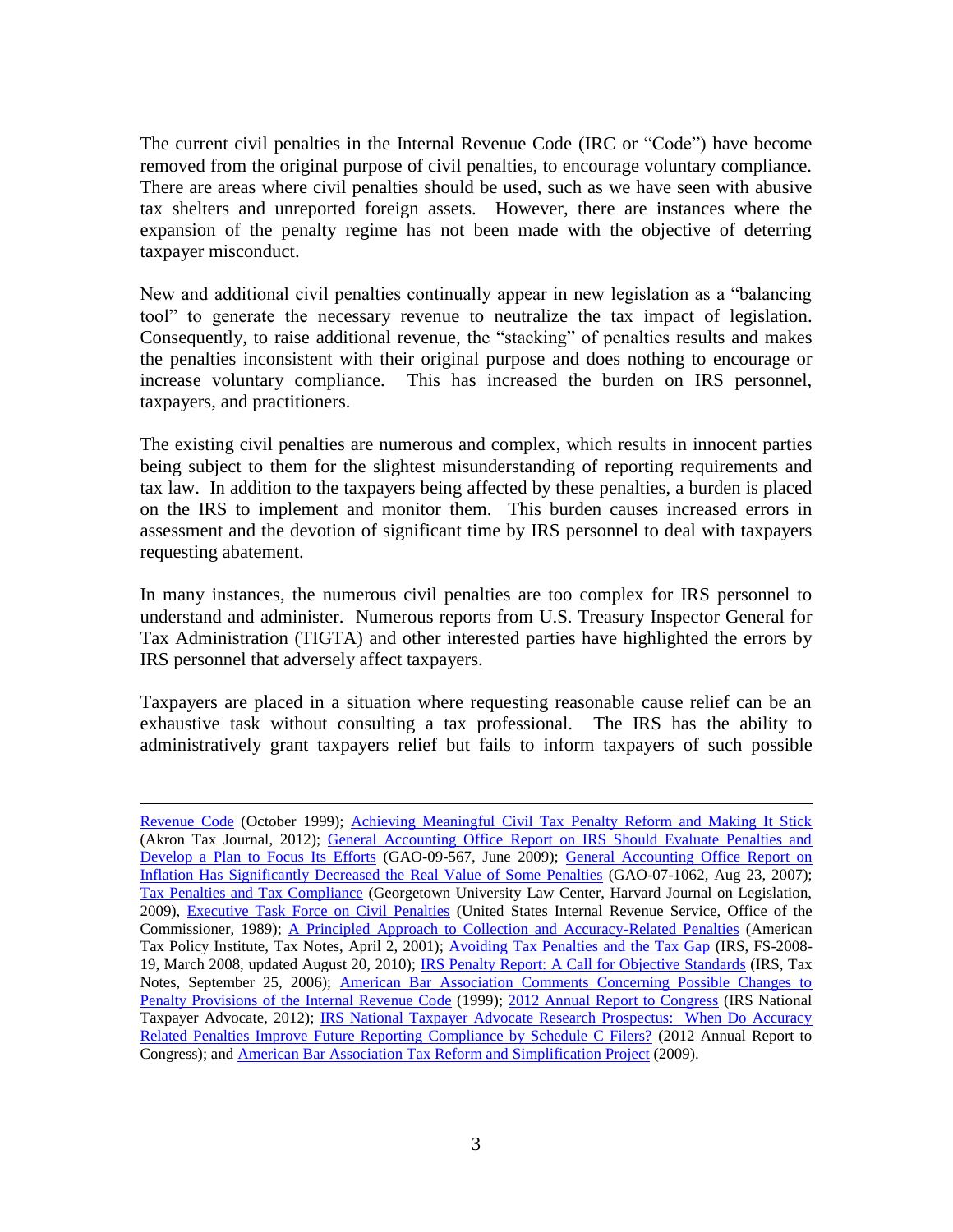options. We believe one reason for this lack of communication is the complexity of the existing penalties.

The subject of civil penalties in the Internal Revenue Code has been around for a long time. Since 1975, recommendations of penalty reform were put forth by the Administrative Conference of the United States (**[Recommendation 75-7 Internal](http://www.acus.gov/sites/default/files/documents/75-7-with-table.pdf)  [Revenue Service Procedures: Civil Penalties](http://www.acus.gov/sites/default/files/documents/75-7-with-table.pdf)**).

The recommendations included analysis of the effectiveness of civil penalties:

Such data should be compiled for the purpose of evaluating the significance, effectiveness, and fairness of these civil penalties and should include: (1) the number and dollar amounts of penalties assessed; (2) the number and dollar amounts of penalties voluntarily paid by taxpayers; (3) the number and dollar amounts of penalties contested by taxpayers; (4) the number and dollar amounts of penalties sustained by court action and collected. In addition to making such data and analyses available to the public and to the Congress, the Service should consider and determine whether additional data and analyses should be compiled and prepared pertaining to the significance, effectiveness, and fairness of these and other civil penalties from the standpoint of the administration of the tax laws by the Service, enforcement of the laws by the courts, and compliance with the laws by taxpayers.<sup>6</sup>

# **B. Shortcomings in Current Penalty Provisions**

 $\overline{a}$ 

Penalties must articulate clear standards of behavior to encourage voluntary compliance by all taxpayers. In addition, penalties must be fair and administered appropriately in order to deter undesirable conduct without punishing the innocent, such as taxpayers who committed unintentional errors. Thus, penalties should treat similarly situated taxpayers fairly and have sufficient flexibility to account for differences in the particular facts and circumstances of each case. We note numerous examples of deviations from these principles, as well as suggestions for improvement, below.

# **1. Trend Away from Voluntary Compliance as the Primary Purpose of Penalties**

As discussed above, we agree with earlier penalty studies that the primary purpose of penalties should be to encourage voluntary compliance. However, there has been a worrisome trend that new penalties are being proposed and existing penalties are being enhanced for purposes, such as raising revenue with little consideration of their effect on voluntary compliance.<sup>7</sup> Also, when enforcement issues come into the spotlight, there has

<sup>6</sup> See **[Recommendation 75-7 Internal Revenue Service Procedures: Civil Penalties](http://www.acus.gov/sites/default/files/documents/75-7-with-table.pdf)**, p. 1.

<sup>&</sup>lt;sup>7</sup> IRS assessments attributable to penalties are significant. For instance, in fiscal year 2007, IRS assessed more than 37.6 million civil penalties totaling more than \$29.5 billion. See Government Accountability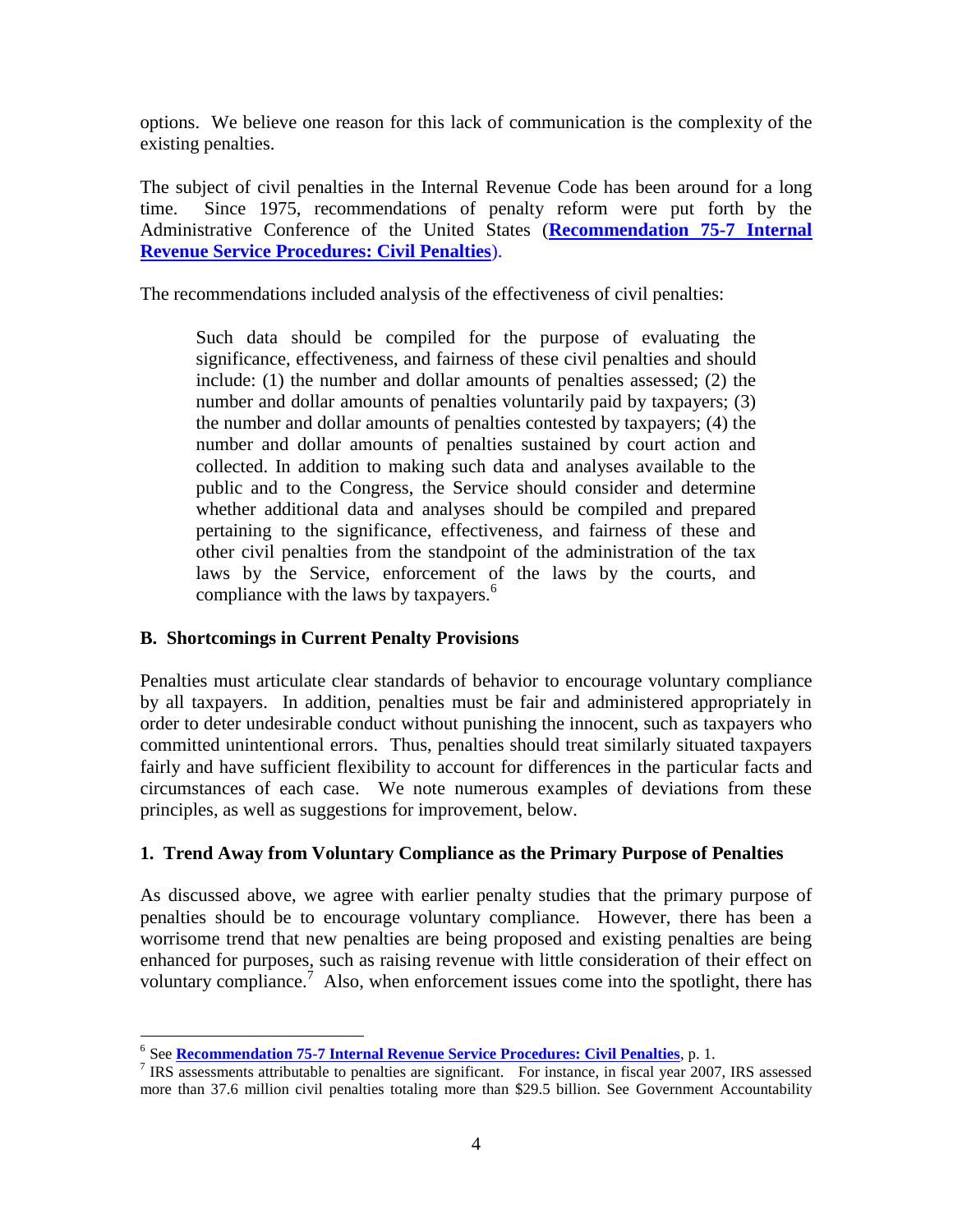been a tendency to enact new and higher penalties rather than determine how to maximize the impact of existing laws and penalties. For example, legislative proposals to address offshore tax havens have included a host of new or increased penalties notwithstanding the absence of data regarding the nexus between noncompliance attributable to offshore tax havens and a lack of effective penalties.<sup>8</sup>

There is also evidence that revenue raising may be driving penalty administration. In a recent report on IRS implementation of penalties, the Government Accountability Office (GAO) determined that the IRS was not asserting the \$50 (now \$100) information reporting penalty because, in the words of the report,

IRS officials said that this penalty and other format-related penalties are not assessed because the cost of developing and asserting the penalty was not worth it...The decision not to assess penalties for this error based only on the revenue received from those penalized may have actually undermined voluntary compliance.<sup>9</sup>

Although the intent of this example was to demonstrate that some penalties are not high enough to deter noncompliance, we believe the real message is that the IRS views penalties as a revenue source, that a cost-benefit analysis is performed around whether or not to assert penalties, and that only penalties that have high dollar amounts attached to them are worth enforcing. This view leads not to a policy based on the deterrent value of penalties, but rather a policy that says that penalties most likely to be imposed should be high because the cost of asserting and defending them will be offset by the proceeds of the penalty. Clearly this view is not consistent with the principles underlying penalty policy as embodied in IMPACT. In the case described in the GAO report, it may be better for the IRS to determine whether the underlying formatting rule for the information return is important from an enforcement perspective, and if it is and if assertion of a penalty to accomplish that goal seems inefficient, the IRS should determine another method to encourage taxpayers to use the desired formatting.

#### **2. Some Penalties Do Not Articulate Clear Standards of Behavior**

Penalties should articulate standards of behavior that are clear and understandable to assure that taxpayers and practitioners know the extent of their obligations, the rules do not become traps for the unwary, and noncompliant taxpayers cannot exploit the lack of clarity to avoid their obligations. It is unfair to have a provision that is undefined if it is crucial to determining rights, obligations, and potential penalties. In the case of penalties imposed on tax professionals, the less clear the underlying tax rules, the greater the need for the penalty to accommodate professional judgment.

Office, Report to the Committee on Finance, US Senate, *Tax Administration: IRS Should Evaluate Penalties and Develop a Plan to Focus Its Efforts*, p. 1 (June 2009) (hereinafter "GAO Report").

<sup>&</sup>lt;sup>8</sup> See, *e.g.*, Stop Tax Haven Abuse Act, S. 506, and H.R. 1265,  $111<sup>th</sup>$  Cong. 1<sup>st</sup> Sess. (2009).

<sup>9</sup> GAO Report, *supra*, footnote 6, at p. 9.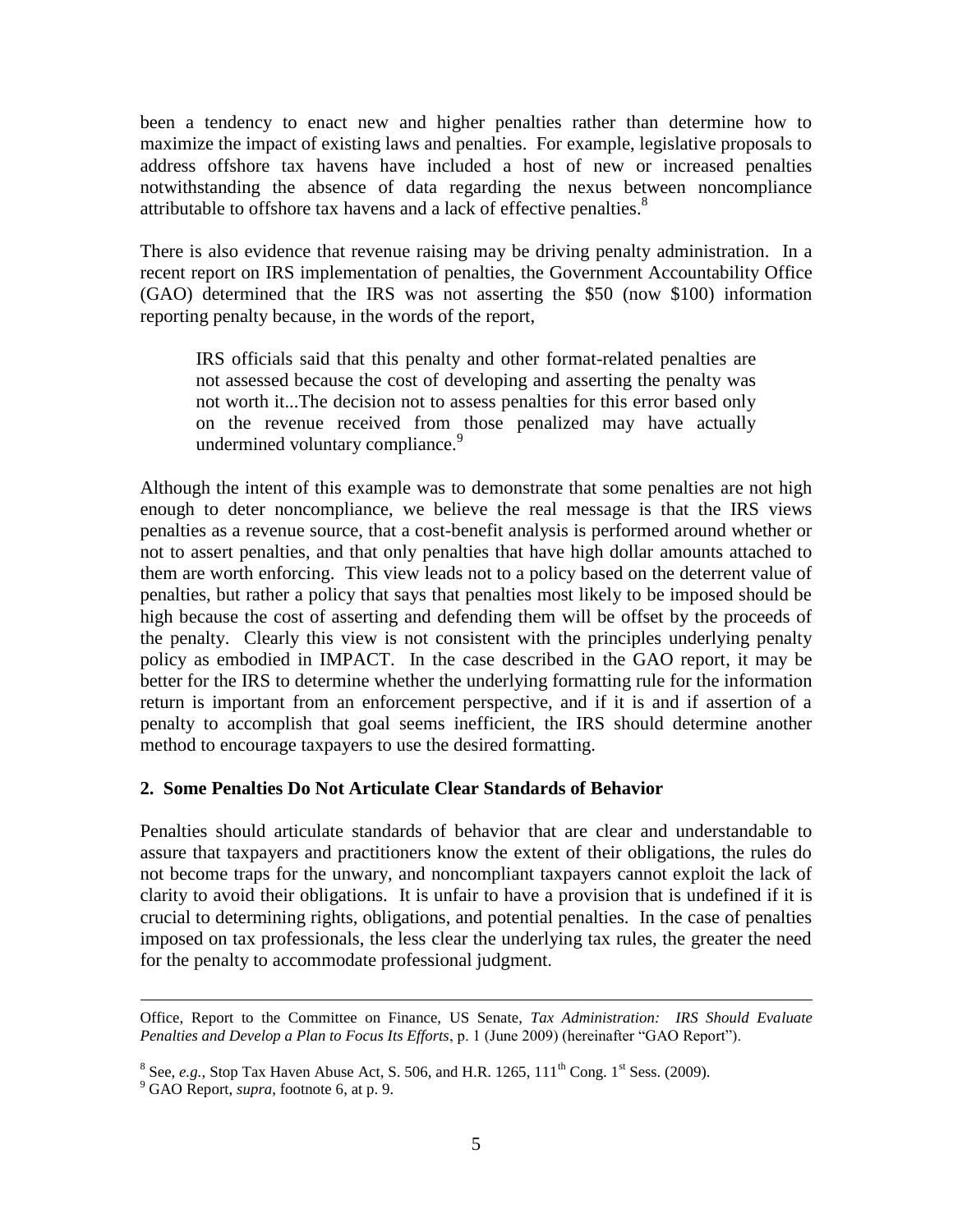Some penalties do not satisfy this standard. For example, application of sections 6662, 6662A, and 6694 varies if the transaction is a "tax shelter" or has "a significant purpose" of federal income tax avoidance or evasion. Section  $6662(d)(2)(C)(ii)$  defines "tax shelter" for purposes of the accuracy-related penalty where the transaction is not a reportable transaction as any entity, plan, or arrangement with "a significant purpose" of federal income tax avoidance or evasion. Section 6662A provides that reportable transactions other than a listed transaction will be subject to the enhanced accuracyrelated penalty for reportable transactions if the transaction has "a significant purpose" of avoiding or evading federal income tax. The rules applicable to a tax return preparer under 6694 also depend on whether the return position relates to a "tax shelter" under section  $6662(d)(2)(C)(ii)$  or "a significant purpose" reportable transaction subject to section  $6662A<sup>10</sup>$  Thus, the application of each of those three penalty sections is dependent on the meaning of "significant purpose" of tax avoidance or evasion.

The level of confidence required to avoid penalties for a transaction with "a significant purpose" of tax avoidance or evasion is higher than for other transactions. Taxpayers and preparers must satisfy the more-likely-than-not standard (requiring a greater than 50 percent likelihood of success, if challenged) instead of the substantial authority standard that is generally sufficient to avoid other accuracy-related penalties.

However, the term "a significant purpose" has not been defined and no guidance has been provided to taxpayers or tax professionals as to its intended meaning. To the non-tax professional, the term "tax shelter" connotes that the entity, plan or arrangement is abusive and that the nature of the entity, plan, or arrangement as a tax shelter is evident to all. However, the technical rules define a tax shelter as nothing more than an entity, plan, or arrangement with "a significant purpose" of tax avoidance or evasion. A Seventh Circuit decision has found the definition to be broad enough to include legitimate attempts by a taxpayer to reduce its tax burden. $11$ 

Uncertainties are magnified in the case of preparers because the taxpayer, not the preparer, is in the best position to know the purpose for entering into the transaction. Even if the purpose is known to the preparer, there is no workable standard for the preparer to objectively assess whether a taxpayer's purpose is "significant."

A second example of ambiguity in connection with penalties is the determination of whether the taxpayer has participated in a reportable transaction. The rules apply to an extraordinarily broad range of transactions. For example, a reportable loss transaction defined in Treas. Reg. §1.6011-4(b)(5) includes transactions resulting in economic losses that are not abusive and are supported by a strong level of authority. Since it is counterintuitive that a disclosure is needed for such a transaction, many taxpayers and tax

 $10$ These terms are also relevant to determining which tax advice rules apply under section 10.35 of Circular 230 and whether the exception to the federally authorized tax practitioner privilege under section 7525 applies. See e.g., *[Valero Energy Corp. v. United States,](http://scholar.google.com/scholar_case?case=15526083473623925155&hl=en&as_sdt=2&as_vis=1&oi=scholarr)* 569 F.3d 626 ( $7^{th}$  Cir. 2009). As such, any definition for penalty purposes should apply consistently to these provisions.

<sup>11</sup> *Valero Energy Corp. v. United States*, 569 F.3d at 634.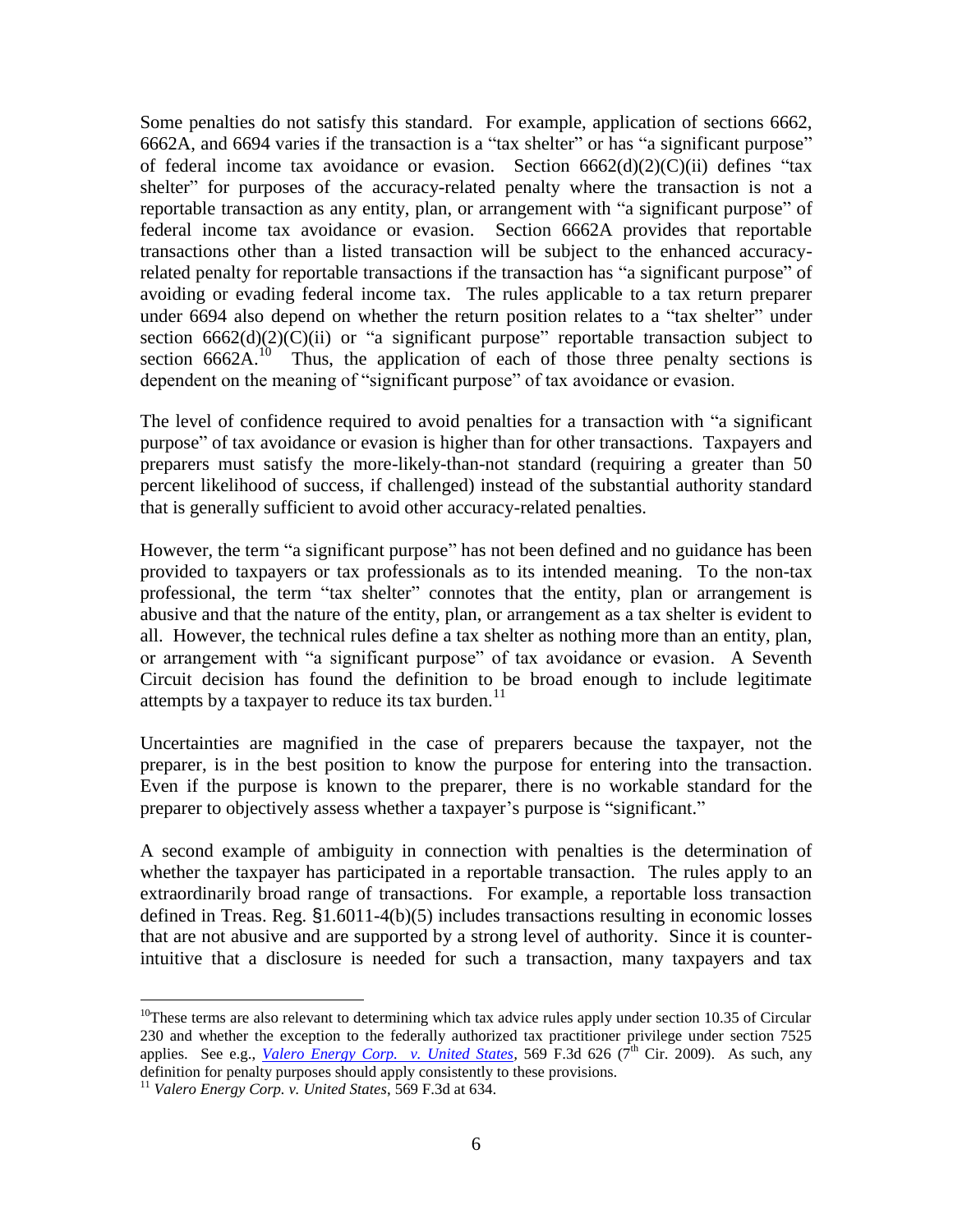professionals are simply unaware of the obligation. However, failing to properly disclose a reportable transaction can result in onerous penalties.<sup>12</sup>

Determining whether a transaction is reportable is not always clear because key terms such as "substantially similar," "participation," and "transaction" are vague and broadlydefined.

Transactions that are "substantially similar" to listed transactions and transactions of interest – two categories of reportable transactions – must be properly disclosed in order to avoid penalties.

But the term "substantially similar" is not clearly defined, and the Treasury regulations require that the term be "broadly construed." It is possible for the reportable transaction rules to cover routine, common, and clearly non-abusive transactions.<sup>13</sup>

Moreover, "participation" may be defined in the notice identifying the transaction as a listed transaction or a transaction of interest. These notices can be issued years after the tax year in which the transaction occurred, compounding the problem of complying up front with vague standards. Finally, with respect to all types of reportable transactions, the definition of the term "transaction" is unclear because of how broadly it is defined in the regulations and how broadly it is applied by the IRS.<sup>14</sup>

Despite the uncertainties surrounding whether or not a transaction will be treated as a tax shelter, general provisions allowing taxpayers and preparers to avoid penalties through transparency are not, but should be, available in this case. Generally, disclosure protects taxpayers from accuracy-related penalties provided there is a reasonable basis for the position causing the tax liability to be incorrectly reported. However, a taxpayer disclosing a position that the taxpayer did not believe was a tax shelter, but that is later determined to be a tax shelter, (the definition of which is unclear, as discussed above), faces a section 6662(d) penalty simply because the disclosure was not on the correct form. The same is true with respect to the section 6662A penalty in the case of a reportable transaction with "a significant purpose" to avoid federal income tax, although disclosure may reduce the penalty rate from 30 percent to 20 percent.

<sup>&</sup>lt;sup>12</sup>See e.g., sections 4965, 6662A, 6707, 6707A, and 6708. While not technically a penalty, section 4965 has a similar effect and is so related to the issues underlying the concerns raised here that we believe it should be addressed in this context.

<sup>&</sup>lt;sup>13</sup> Treas. Reg. § 1.6011-4(c)(4). This issue was clearly demonstrated when guidance issued to define what substantially similar meant in the case of the Intermediary listed transaction had to be superseded to calm the tax community's fears that the substantially similar definition would sweep every merger and acquisition transaction, no matter how routine and benign, into the listed transaction category. See Notice 2008-111, 2008-51 I.R.B. 1299, superseding Notice 2008-20, 2008-1 C.B. 406, and clarifying Notice 2001- 16, 2001-1 C.B. 730.

<sup>&</sup>lt;sup>14</sup> Treas. Reg. § 1.6011-4(b)(1) defines a transaction for purposes of the reportable transaction rules as including "all of the factual elements relevant to the expected tax treatment of any investment, entity, plan, or arrangement, and includes any series of steps carried out as part of a plan."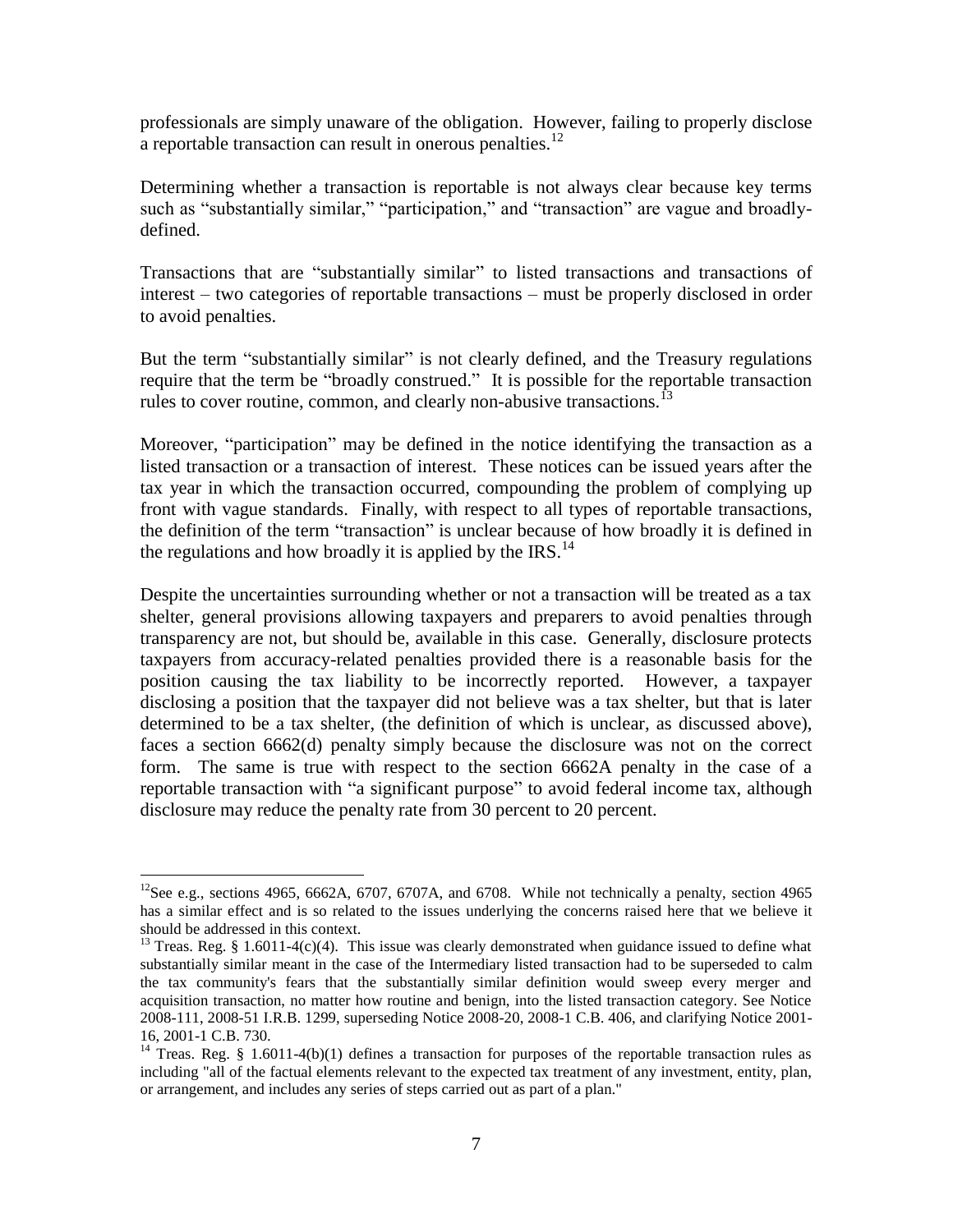Another area where there is uncertainty involves accuracy-related penalties for valuation understatements, particularly regarding when the extraordinary 40 percent penalty should apply. Although we believe that a valuation penalty should only apply to misstatements of fact, not misapplication of law (e.g., it should apply in the case of a valuation supporting the cost or worth of property, not when issues arise about whether adjustments to basis are supported by the tax law), this is not the way the penalty has been administered. Further, if the determination is that the valuation penalty should apply to misstatements of fact, then safeguards applicable to other accuracy-related penalties are needed, such as requiring that the return position meet a minimum level of accuracy before the penalty applies as is the case with the negligence and substantial understatement of income tax penalties.

#### **3. Some Penalties Are Disproportionate**

The amount of a penalty should be proportionate to the degree of misconduct exhibited and to the degree of harm resulting from that misconduct. A penalty that is viewed as excessive undermines voluntary compliance and may be less likely to be imposed. A prime example of an excessive penalty amount was the original penalty for failure to disclose a reportable transaction under section 6707A. Because the penalty as originally enacted was noticeably disproportionate to the tax benefits realized by many individuals and small businesses, the IRS ultimately suspended its collection efforts, and Congress amended the provision to make the penalty proportionate to the tax benefit obtained. However, the section 6707A penalty still can result in disproportionate penalty amounts – the penalty may be imposed at both the entity level and individual level, effectively doubling the penalty against small business owners who operate through ownership in pass-through entities.

Other examples of disproportionate penalties include the section 6708 penalty where, despite the fact that it may involve production of vast quantities of information, some of which may be subject to claims of privilege necessitating communication with clients and their other advisors and creation of a privilege log, material advisors may be subject to a \$10,000 a day penalty with no cap if the IRS determines that efforts to timely produce documents are not sufficient. In addition, the section 6662A penalty and part of the section 4965 excise tax are calculated assuming that the taxpayer is subject to the highest rate of tax under section 1 or section 11 regardless of the rate that actually applies. Further, in the case of taxpayers in a net loss position, section 6662A applies regardless of whether there is any underpayment of tax resulting from the behavior that triggered the penalty.

## **4. Some Penalties Are Overbroad, Deter Remedial and Other Good Conduct, and Punish Innocent Conduct**

Taxpayers trying to do the right thing should not be subject to onerous penalties. Penalties should encourage, not discourage, disclosure and provide incentives for correction of inadvertent errors. Penalties should not apply in the case of mere footfaults, but they often do. For instance, under the section 6707A regulations an otherwise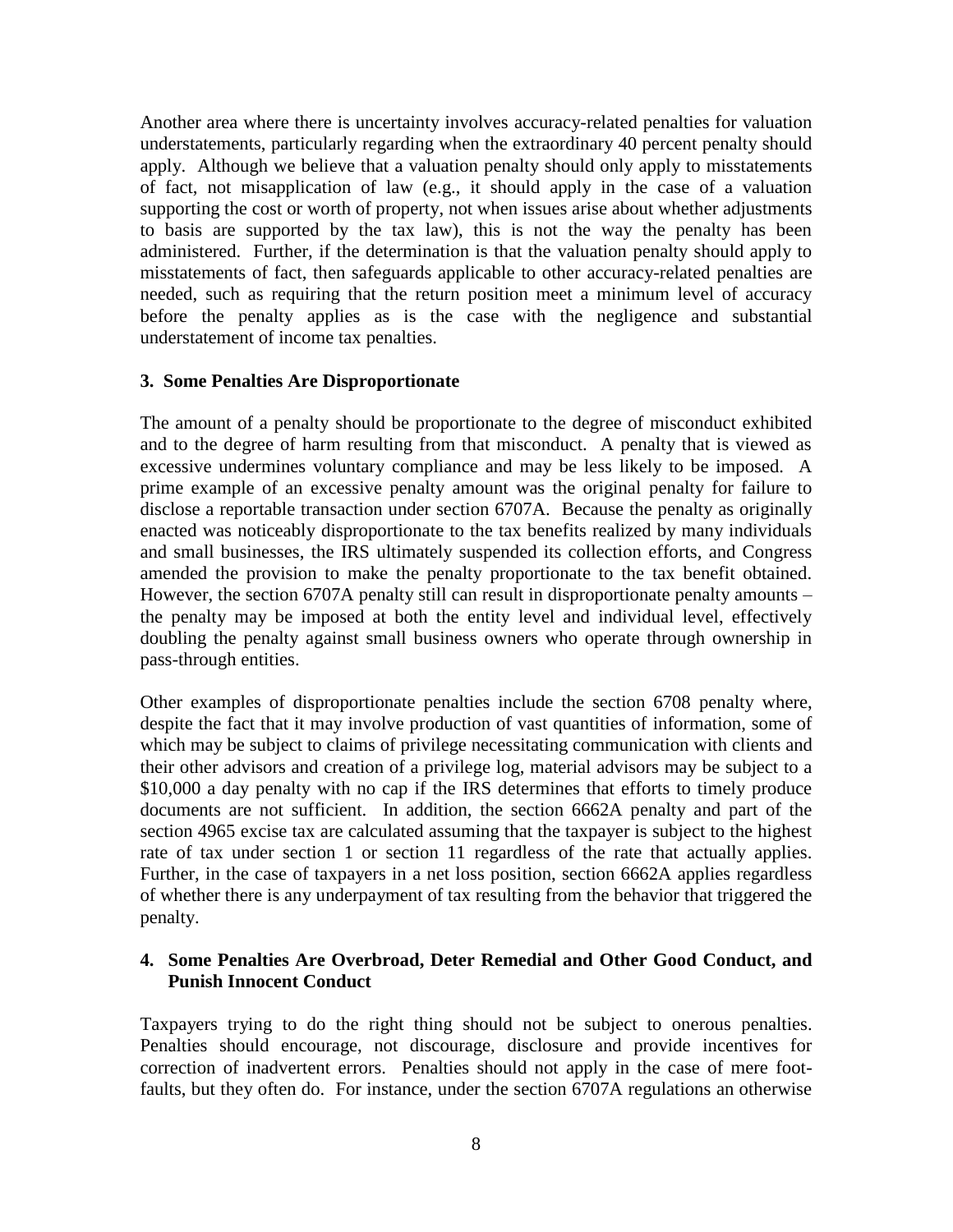compliant taxpayer who discloses a reportable transaction for the first time on the tax return, but not with the Office of Tax Shelter Analysis (or with the Office of Tax Shelter Analysis but not with the return) because of a misunderstanding of the rules or inadvertence is subject to a section 6707A penalty.<sup>15</sup> A taxpayer who intentionally fails to disclose a reportable transaction at all faces the same penalty. Similarly, tax-exempt entities and entity managers who may not have sufficient information to determine that a transaction is a listed transaction or that it will become a subsequently listed transaction may nevertheless be subject to onerous consequences under section 4965. Once it is discovered that the entity inadvertently participated in a listed transaction or subsequently listed transaction, the entity does not have the opportunity, which it should, to exit the strategy and avoid these consequences.

Penalties are seen as a stigma, and the taint often remains even if the penalty has been reversed. Thus, wrongly asserted penalties have the potential to cause greater harm than more neutral costs such as payment of additional tax or interest. Overbroad penalties that discourage remedial or other good conduct undermine faith in the fairness of the system. This may undercut compliance and transparency or cause taxpayers to forego Congressionally intended benefits to avoid possible missteps and the resulting penalty consequences. Therefore, penalties should be crafted and implemented judiciously to ensure that they are more beneficial than harmful to the overall functioning of the tax system.

Although disclosure and transparency should be encouraged, there are examples where disclosure is actually discouraged due to conflicting penalty provisions. For instance, taxpayers can avoid being penalized at a 30 percent penalty rate under section 6662A if disclosure is made before IRS contact by filing a "qualified amended return." However, regulations explicitly state that this same disclosure is not effective to avoid the section 6707A penalty. Therefore, the penalty rules discourage disclosure because while disclosure may protect a taxpayer against a possible section 6662A accuracy-related penalty, it also may expose the taxpayer to a section 6707A failure to disclose penalty. Taxpayers should be able to avoid both the section 6662A penalty and the section 6707A penalty by filing the equivalent of a qualified amended return. In fact, the IRS should consider expanding the use of qualified amended returns to correct inadvertent errors and avoid penalties in other areas as well. Similarly, valuation penalties should not apply if there is adequate disclosure.

#### **5. There Has Been an Unwelcome Trend Toward Strict Liability**

 $\overline{a}$ 

IRS discretion to waive and abate penalties where the taxpayer demonstrates reasonable cause and good faith is needed most when the tax laws are complex and the potential sanction is harsh. This is especially true where the taxpayer's state of mind is central to

<sup>&</sup>lt;sup>15</sup> Although the regulations under section 6707A allow for rescission of the penalty at the discretion of the Commissioner, rescission is available in very limited circumstances and only through a lengthy and burdensome application process. In the case of listed transactions, the penalty is a strict liability penalty with no review or appeal procedures.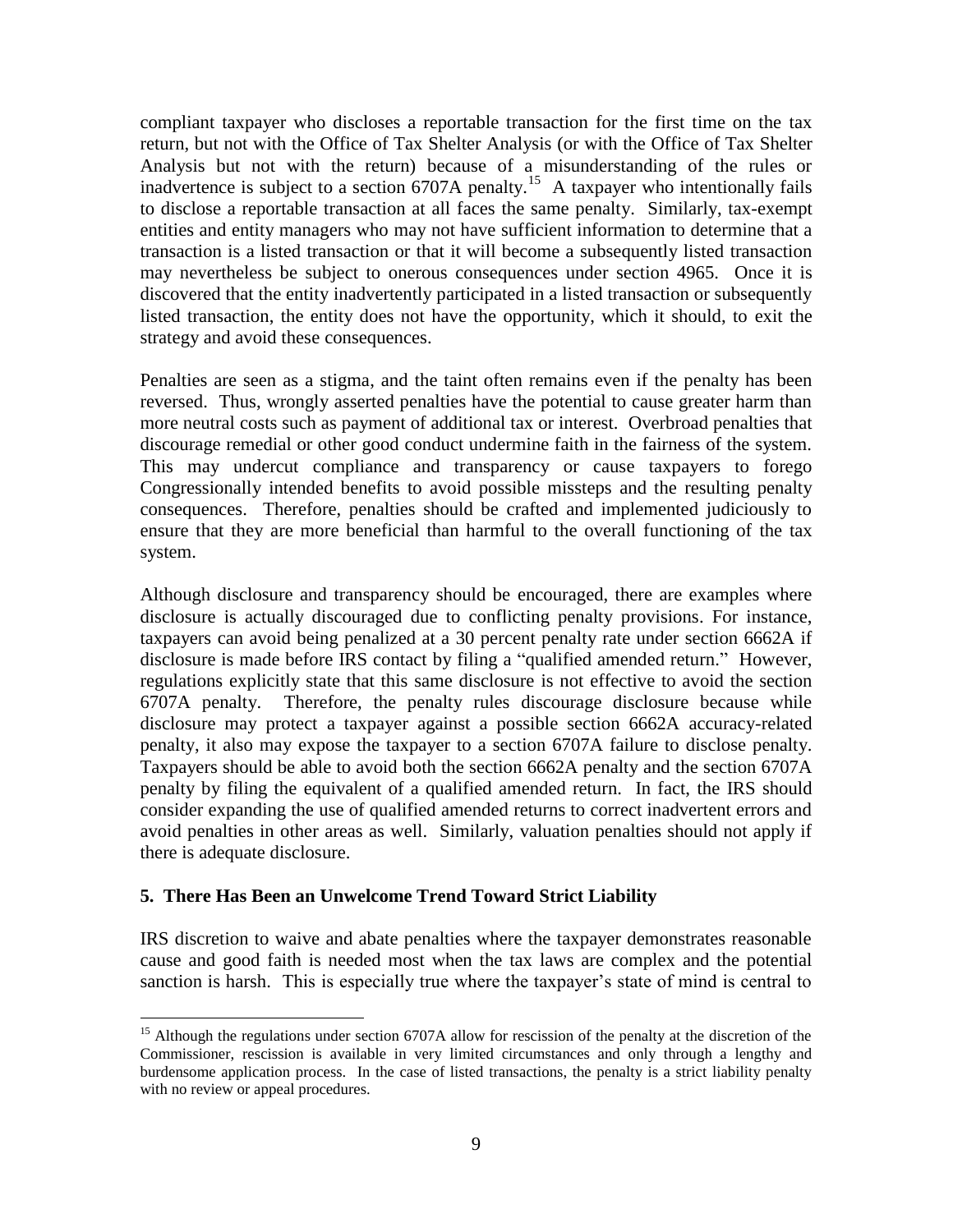the conduct that is subject to penalty. Because it is not feasible to anticipate every possible situation to which a penalty might apply, permitting a reasonable cause defense and avoiding fixed-dollar amount penalties helps to ensure that a disproportionately large penalty will not be applied to an unforeseen and inappropriate set of facts.

Over the past several decades, there has been an exponential increase in the complexity of the tax laws and a proliferation of increasingly severe civil tax penalties, with the Code currently containing eight strict liability penalty provisions. However, rather than responding by providing the IRS with increased flexibility to take into account the particular facts and circumstances, the tax laws have evidenced a trend toward strict liability. This trend has manifested itself in a number of ways, including: (1) disallowing reasonable cause relief or waiver outright; (2) providing for limited waiver authority and, in some cases, prohibiting judicial review; and (3) creating a so-called "reasonable cause and good faith" exception that is really an exception based on the level of confidence for the technical position rather than the taxpayer's particular facts and circumstances.

The lack of a reasonable cause or waiver provision in penalties involving complex determinations is particularly troubling. For example, with the case of the penalty for transactions lacking in economic substance, the determination of whether a transaction meets the economic substance requirements is complex at best, meaning that this significant penalty could apply in cases where it is inappropriate. However, rather than providing the IRS with necessary discretion to waive the penalty based on the facts and circumstances, the provision has no reasonable cause provision. Similarly, the ability to demonstrate reasonable cause to avoid the section 6662(d) penalty is denied in "tax shelters," a term that, as we discussed earlier, may have broad applicability because it has not been clearly defined. Also, the reasonable cause exception is not available for certain penalties related to the complex area of valuation.<sup>16</sup>

Similarly, the rescission provisions applicable to sections 6707 and 6707A are so limited (and in the case of listed transactions not available at all) that, despite the complexity and uncertainty surrounding the underlying conduct that is subject to penalty, there is little agency flexibility. While the amendment of the 6707A penalty to change the penalty amount calculation was a good first step to address the unfairness with respect to this particular penalty, it should not be seen as an end in itself.

Sometimes, a reasonable cause exception is provided but is so limited as to be almost nonexistent. In the case of the section 6662A accuracy-related penalty for reportable transactions, the reasonable cause exception is limited in a number of ways. First, the position must be supported by at least a "more likely than not" level of confidence. Second, the taxpayer is unable to rely on the opinion of an advisor to establish that the level of confidence has been satisfied if either the advisor or the opinion is "disqualified."<sup>17</sup> Generally, an advisor is disqualified if a minimum fee threshold is satisfied and the transaction is a reportable transaction. Under these criteria, purely

<sup>&</sup>lt;sup>16</sup> See e.g., sections  $6664(c)(2)$  and  $6695A$ .

 $17$  See section 6664(d).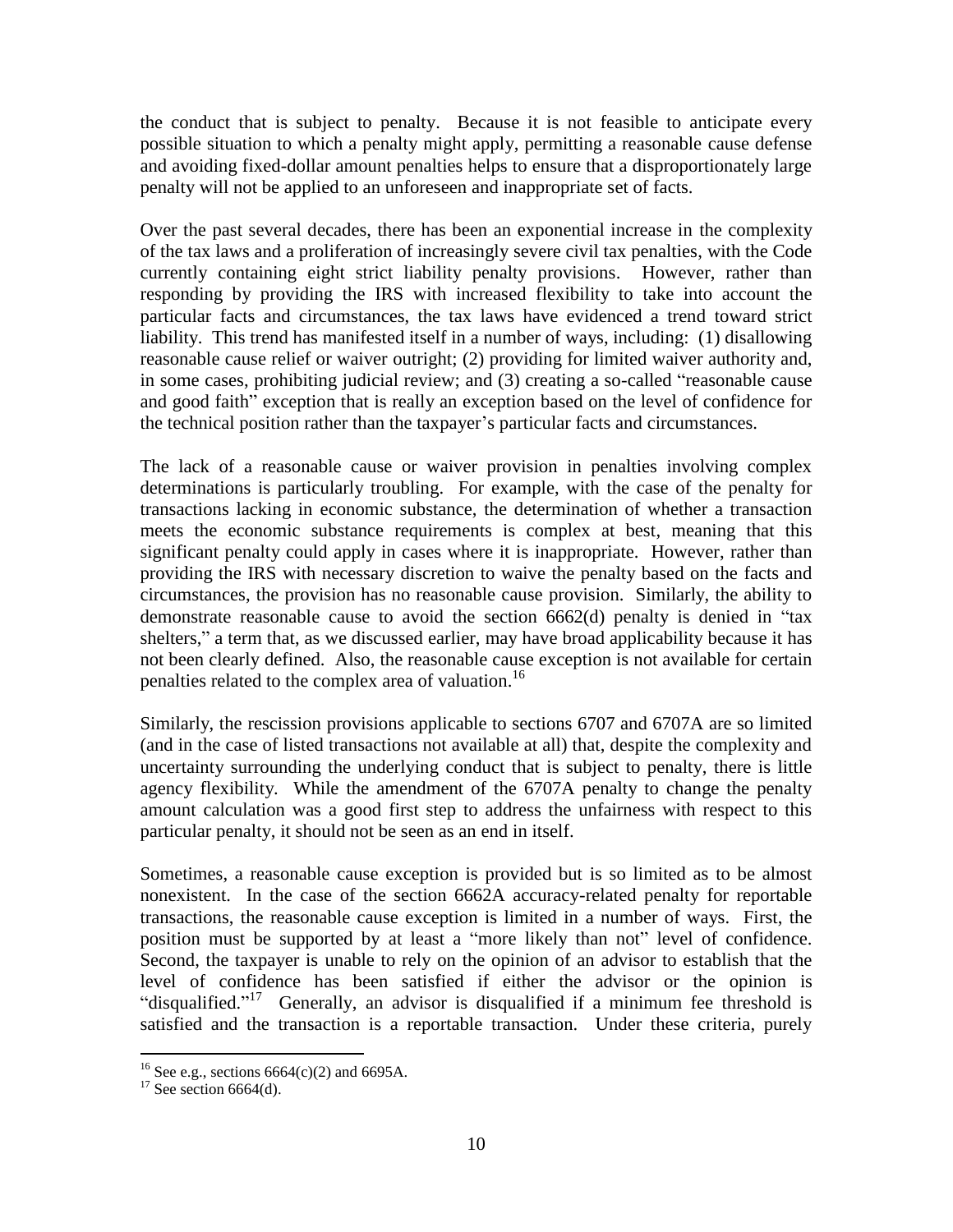objective factors (e.g., corporation pays more than \$250,000 for an opinion with respect to a reorganization where a subsidiary is sold for an \$11 million section 165 loss) in a non-abusive transaction could result in the taxpayer not being able to rely on a "more likely than not" opinion of a qualified tax professional. This result unnecessarily increases a taxpayer's compliance costs. It also is draconian, unfair, and does nothing to address abusive transactions or increase voluntary compliance. Furthermore, taxpayers can find themselves in a situation where a transaction was originally listed by the IRS, but has subsequently been upheld by the Tax Court. If that case puts the taxpayer in a "more likely than not" position with respect to the listed transaction, a penalty should not apply for failure to disclose the transaction subsequent to the court decision.

#### **6. Some Penalty Provisions Do Not Provide Basic Procedural Due Process**

Penalties should apply prospectively to future conduct and not retroactively to conduct that was appropriate at the time the conduct occurred. Judicial review of an IRS decision to impose a penalty or to deny waiver is an important constitutional check on Executive authority. Statutes that prohibit judicial review of agency penalty determinations undermine voluntary compliance by undercutting taxpayers' faith in the system and eliminating an essential and expected avenue of potential redress.

Penalties related to listed transactions or transactions of interest are examples of penalties that are applied retroactively. Stringent accuracy-related penalties (section 6662A), failure to disclose penalties (sections 6707 and 6707A), and the excise tax on tax-exempt entities and entity managers (section 4965) may apply in the case of a transaction that is identified as a listed transaction or transaction of interest (including a transaction substantially similar to those transactions) **after** the return is filed reflecting the transaction.<sup>18</sup> Transactions that were not subject to disclosure and reportable transaction penalties when the taxpayer entered into them suddenly may be subject to these rules without warning.<sup>19</sup>

Equally, if not more, problematic is the fact that listed transactions and transactions of interest were first announced in arcane tax publications. Even if the taxpayer has access to the list of these transactions, they are numerous (there are currently 34 listed transactions and 4 transactions of interest) and complex, with the result that unsophisticated taxpayers and practitioners may have difficulty in understanding the referenced transaction. Exacerbating this problem is the fact that the section 6707 and section 6707A penalties are prime examples of situations where the statute prohibits

<sup>&</sup>lt;sup>18</sup> Note that the section 4965 excise tax does not apply in the case of transactions of interest.

<sup>&</sup>lt;sup>19</sup> In the case of listed transactions and transactions of interest identified after the taxpayer files a return for the year in which the taxpayer participated in the transaction, the regulations require disclosure within 90 days of the announcement of the transaction as a listed transaction or a transaction of interest in published guidance. This may be the case even if the taxpayer participated in the transaction as far back as 1999 in the case of a listed transaction. The transactions of interest rule also applies to transactions entered into before the transaction is identified, however, the reach of the rules goes back to transactions entered into after November 2, 2006, rather than 1999.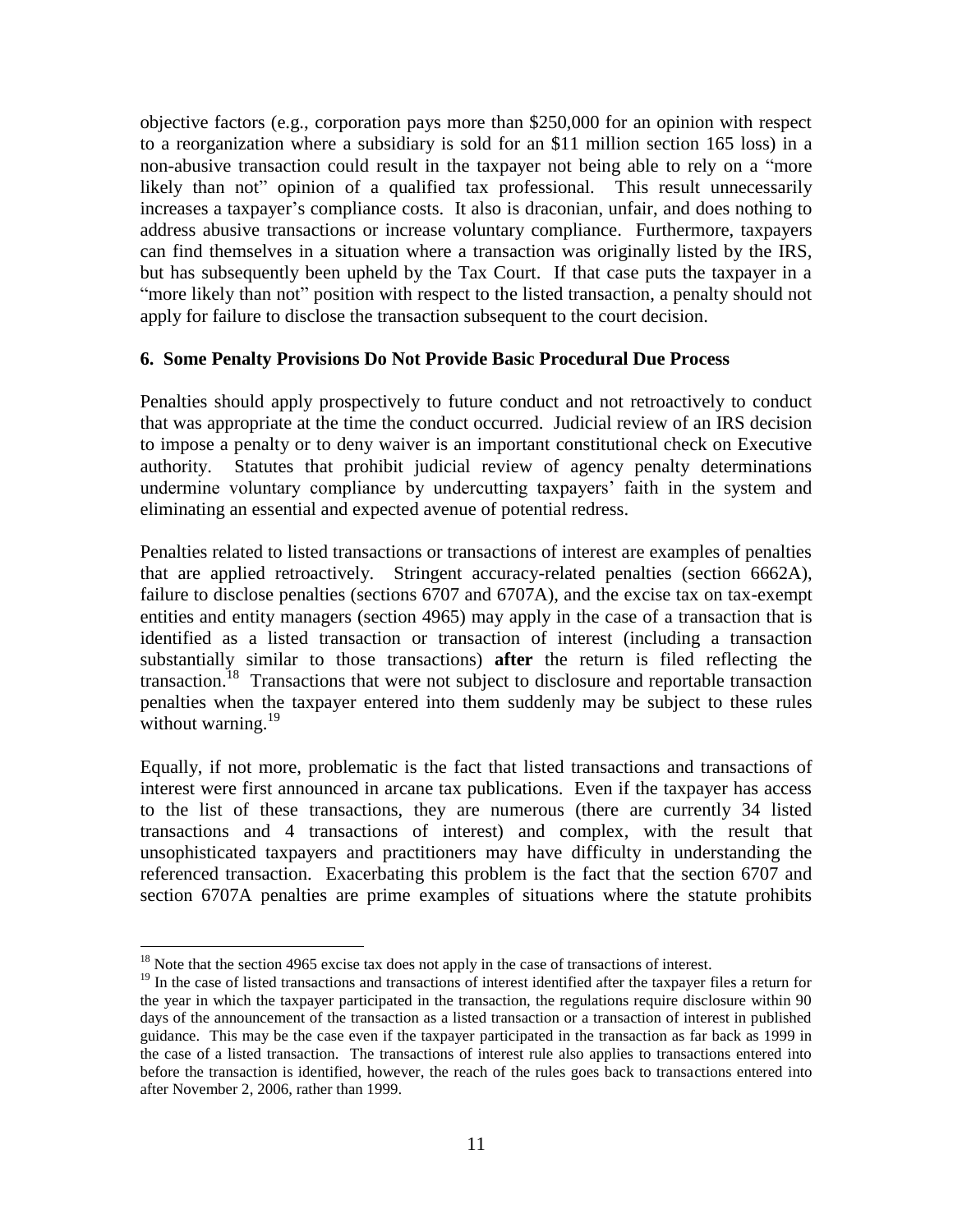judicial review<sup>20</sup> of the Commissioner's exercise of discretion with respect to rescission of these penalties. Because of this lack of basic procedure of due process, the IRS should consider additional ways to educate taxpayers and practitioners about listed transactions and transactions of interest and the reportable transaction regime to assure that disclosure and reporting requirements are obvious to the affected taxpayers.

Taxpayers should be informed of their rights to contest penalties and to be afforded a timely and meaningful opportunity to be heard before assessment of the penalty. In general, this would include the right to an independent review by the IRS Appeals office or the IRS's FastTrack appeals process, as well as access to the courts. Pre-assessment rights are particularly important where the underlying tax provision or penalty standards are complex, the amount of the penalty is high, or fact-specific defenses such as reasonable cause are available.

Increasingly, penalties are assessed using automated processes to identify and compute additional tax due, penalties, and interest without the benefit of pre-assessment rights to pursue reasonable cause and other defenses.<sup>21</sup> In many instances, taxpayers pay penalties even if they are unwarranted because it is difficult and costly to challenge a penalty once it is assessed. Examples are assessment of the section 6662 penalty on notices from matching programs or correspondence audits (even though reasonable cause might apply or the determination of an underpayment is incorrect), the \$10,000 penalty in the case of Forms 5471 filed with Forms 1120 filed after the deadline (even though reasonable cause might apply), and the section 6676 penalty if part of a refund claim is denied (even though the penalty does not apply if there is a reasonable basis for the claim).

In addition, there is no pre-assessment review by Appeals for international penalties assessed under Chapter  $61$  of the Internal Revenue Code,<sup>22</sup> but there is pre-assessment review for international penalties under Chapter  $68$  of the Code.<sup>23</sup> It makes no policy sense, and it is unfair for a taxpayer's right to contest an international penalty to turn merely on the penalty's placement within the Code; namely, whether the penalty is assessable under Chapter 61 or 68.

There are other procedural issues with respect to penalties that bring into question basic due process rights. For instance, partners are not currently allowed to raise partner level

<sup>&</sup>lt;sup>20</sup> IRC section 6707(d)(2). However, a taxpayer may litigate the issue of whether the transaction was reportable and subject to the penalty at all (H.R. Conf. Rep. No. 108-755).

<sup>&</sup>lt;sup>21</sup> According to the IRS Data Book for FY11, 69.5 percent of the total of 1,724,728 audits (or 1,199,339 audits) were correspondence audits. In addition, according to IRS in FY11 there were 4.705 million contacts and \$6.4 million assessments under the Automated Underreporter Program and 1.395 million contacts and \$14.4 billion assessments under the Automated Substitute for Return Program. Penalties are normally asserted when the automated notices are sent under each of these programs. Assuming that this is the case and taxpayers were not receiving notices from more than one program, that amounts to automated assertion of penalties to over 7.3 million taxpayers in these programs alone (i.e., not taking into account other automated programs such as the \$10,000 penalty for Forms 5471 filed with late Forms 1120).

<sup>&</sup>lt;sup>22</sup> See e.g., the penalty for failing to timely file a Form 5471 under section 6038(b) and the penalties under sections 6038A, 6038B, 6038C, and 6038E.

<sup>&</sup>lt;sup>23</sup> See e.g., the penalties under sections 6652, 6677 6679, and 6712.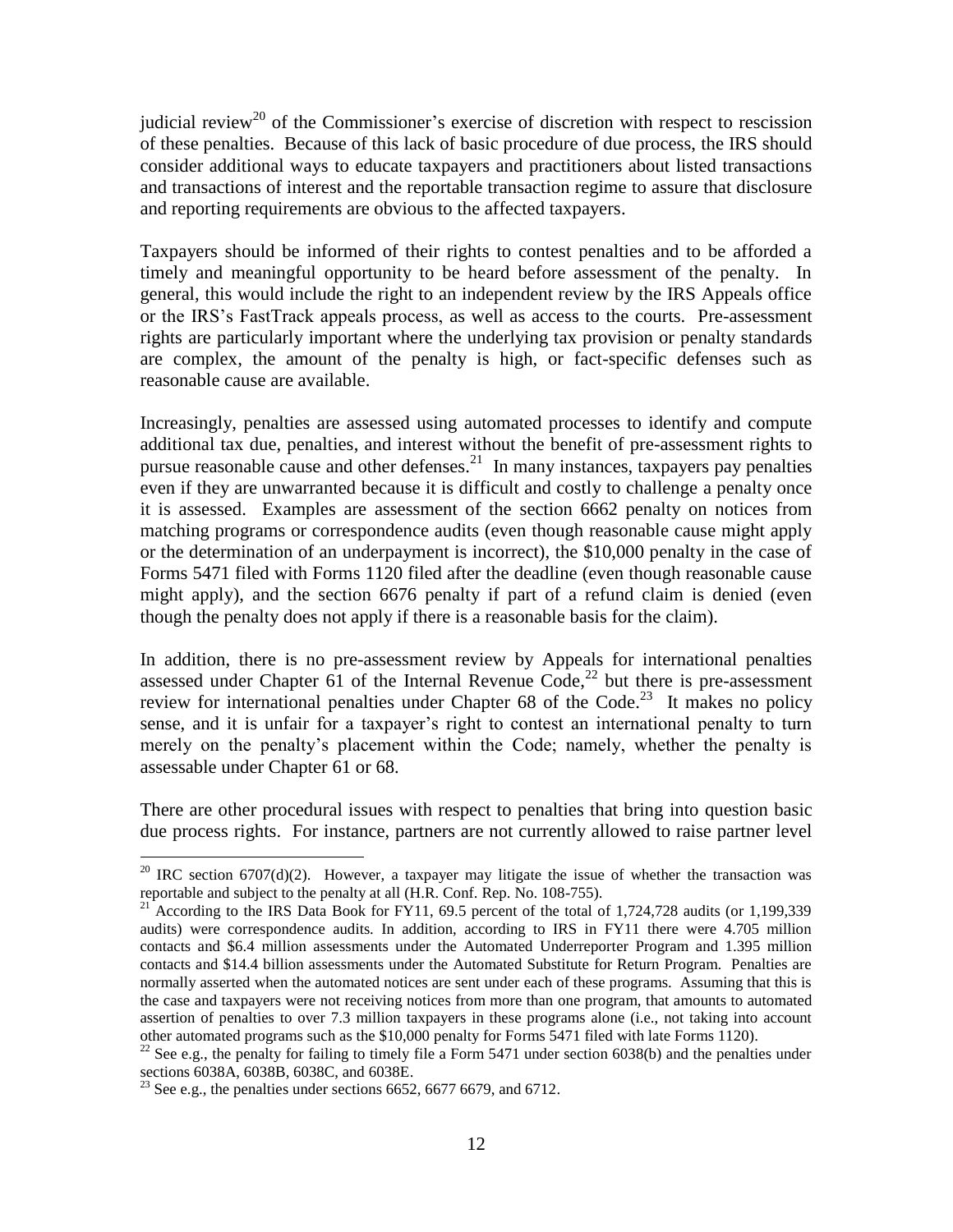defenses to penalties such as the reasonable cause defense in partnership level proceedings in the case of Tax Equity and Fiscal Responsibility Act of 1982 (TEFRA) partnerships. Currently, the regulations provide that partners in TEFRA partnerships may be able to assert a defense only after the partnership level determinations are sustained by a court; partners pay their share of taxes, interest and penalties; partners file claims for refund; and then the partners return to a different court (or judge) to contest the penalties. While this general rule may be necessary in the case of TEFRA partnerships with a large number of partners, the current approach may postpone the fair resolution of a penalty issue and is wasteful of judicial, governmental, and taxpayer resources in the case of relatively small TEFRA partnerships. Small, closely-held TEFRA partnerships should be provided relief in these situations.

Another area involves preparer penalties. During an examination of the taxpayer, agents are required to consider whether preparer penalties are applicable. Procedures state that preparer tax return information, including consideration of preparer penalties against the preparer, should be protected. However, in the course of developing cases against preparers, preparers may have legitimate concerns that their clients' tax return information is being shared with others and thus may subject the preparer to a a disclosure penalty.<sup>24</sup> Accordingly, preparers should have a means for redress if during an examination of the taxpayer the preparer believes that the agent makes the taxpayer aware that a preparer penalty is being considered.

#### **7. Some Penalty Standards Are Not Consistent with the Role of Tax Professionals**

The standards applicable to tax professionals must reflect the fact that the role of tax professionals differs from the role of taxpayers. While the taxpayer is ultimately responsible for the positions taken on the return, tax compliance increases and our selfassessment system benefits when taxpayers seek the assistance of a competent tax professional.<sup>25</sup> Penalties imposed on tax professionals should be based on facts and circumstances known (or which should be known) by the professional and over which the tax professional has control. The standards applicable to tax professionals should not create a conflict with taxpayers. Penalties should not discourage taxpayers from seeking tax advice from a professional. $^{26}$ 

For instance, the standards under section 6694 require the preparer to identify whether a transaction is a "tax shelter" under section  $6662(d)(2)(C)(ii)$  or is subject to penalty under section 6662A. However, preparers are not in the best position to know the taxpayer's purpose for entering into a particular transaction, let alone assess whether such a purpose

<sup>&</sup>lt;sup>24</sup> See section 301.7216(b)(3), (5) for a definition of tax information that is supposed to be protected and a definition of unauthorized disclosure.

<sup>&</sup>lt;sup>25</sup> See Preamble to proposed regulations under IRC sections 6694 and 6695, REG-129243-07, 73 FR 34560 (6/17/2008) (stating "[t]ax return preparers are critical to ensuring compliance with the Federal tax laws and are an important component in the IRS's administration of those laws."). See also Servicewide Key Messages for Tax Professionals from the IRS website as of May 27, 2009 (stating "[t]ax return preparers perform a vital function in assisting taxpayers in meeting their tax obligations.")

 $^{26}$ National Taxpayer Advocate, 2007 Annual Report to Congress, vol. 1, p. 140.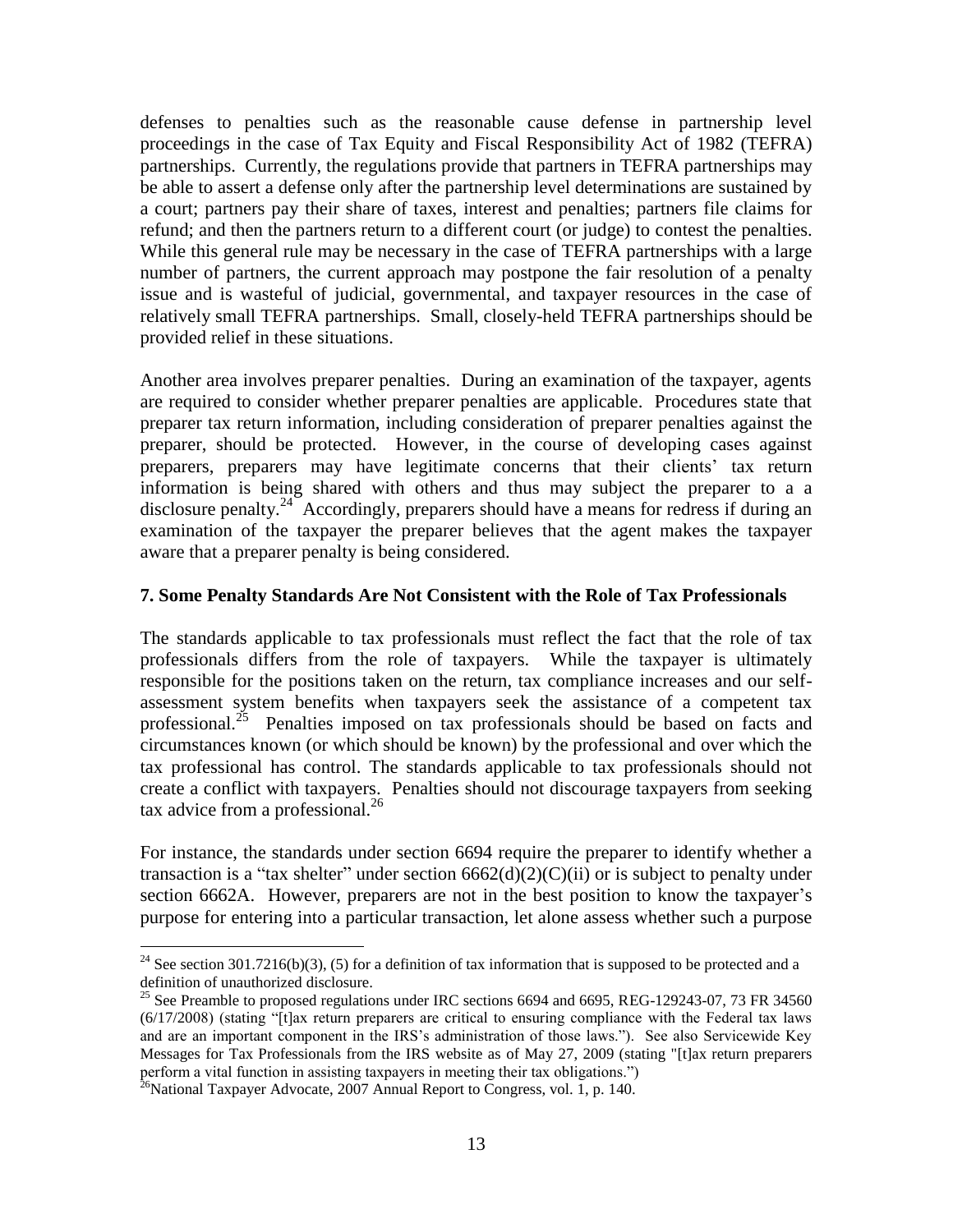is significant. This is particularly true in light of the fact that there is no guidance to assist in determining when a purpose is "significant." Therefore, unlike the current rule in section 6694, the preparer should be able to avoid the penalty with respect to a tax position by preparing the return with adequate disclosure if the position has at least a reasonable basis.

In addition, differing standards for taxpayers under section 6662 and preparers under section 6694 create potential conflicts of interest. First, the taxpayer is not subject to an understatement penalty under section 6662(d) unless the understatement is "substantial."<sup>27</sup> There should be a similar floor before the preparer penalty applies. Next, in the case of the penalty for disregard of a rule, the current regulations provide that in certain cases the section 6662 penalty will not apply if the position has at least a realistic possibility of success, whereas section 6694 provides that the position must be supported by substantial authority for the preparer to avoid the penalty.<sup>28</sup> Because of the potential conflicts and the sometimes higher standards applied to preparers, taxpayers are deterred from seeking the assistance of a tax professional in preparing returns.

Thus, current preparer penalties seem to be driven less by a desire to encourage preparer compliance and more by a desire to use the preparer as an extension of the IRS to enforce taxpayer compliance. In effect, the preparer penalty standards "deputize" the preparer and shift the responsibility for enforcing the tax laws away from the IRS to the preparer.<sup>29</sup> Although the preparer is not armed with first-hand information about the taxpayer's activities, the preparer is "accountable"<sup>30</sup> for the taxpayer's transactions and decisions. This responsibility for the taxpayer's compliance is misplaced, ignores the fundamental role (and limitations)<sup>31</sup> of the preparer as an advisor, and creates the potential for conflicts of interest.

 $^{27}$ An understatement for this purpose is substantial if the amount exceeds the greater of 10 percent of the tax shown on the return or \$5,000, or in the case of a corporation, the amount exceeds the lesser of 10 percent of the tax shown on the return  $(\$10,000$  if greater) or  $\$10$  million. See section 6662(d)(1).

<sup>&</sup>lt;sup>28</sup>Compare Treas. Reg. § 1.6662-3(a) with Treas. Reg. § 1.6694-3(c)(3). The substantial authority standard is more stringent than the realistic possibility of success standard. See Preamble, REG-129243-07, 73 FR 34560 (6/17/2008)(stating that "[b]y adopting the "realistic possibility" standard for tax return preparers, and the higher "substantial authority" standard for taxpayers with respect to undisclosed positions, OBRA 1989 created a disparity between the penalty treatment of tax return preparers and most taxpayers subject to income tax."). Therefore, aligning the taxpayer and preparer standards avoids these kinds of conflicts.

<sup>&</sup>lt;sup>29</sup> Tom Herman, "The IRS Has A New Weapon: Your Tax Pro," The Wall Street Journal, July 11, 2007, available online at [http://online.wsj.com/public/article\\_print/SB118411878229462879.html.](http://online.wsj.com/public/article_print/SB118411878229462879.html)

<sup>&</sup>lt;sup>30</sup> See Memorandum from John H. Imhoff, Jr., Director, Specialty Programs in the Small Business/Self-Employed Operating Division to Chief, Estate and Gift Tax, dated May 8, 2009 (SBSE-04-0509-009) (stating that "[t]he purpose of proposing and assessing penalties on return preparers is to encourage accountability, affect behavior, and increase voluntary compliance").

<sup>&</sup>lt;sup>31</sup> For example, the instructions to Schedule UTP for certain corporate taxpayers do not include specific instructions regarding penalties.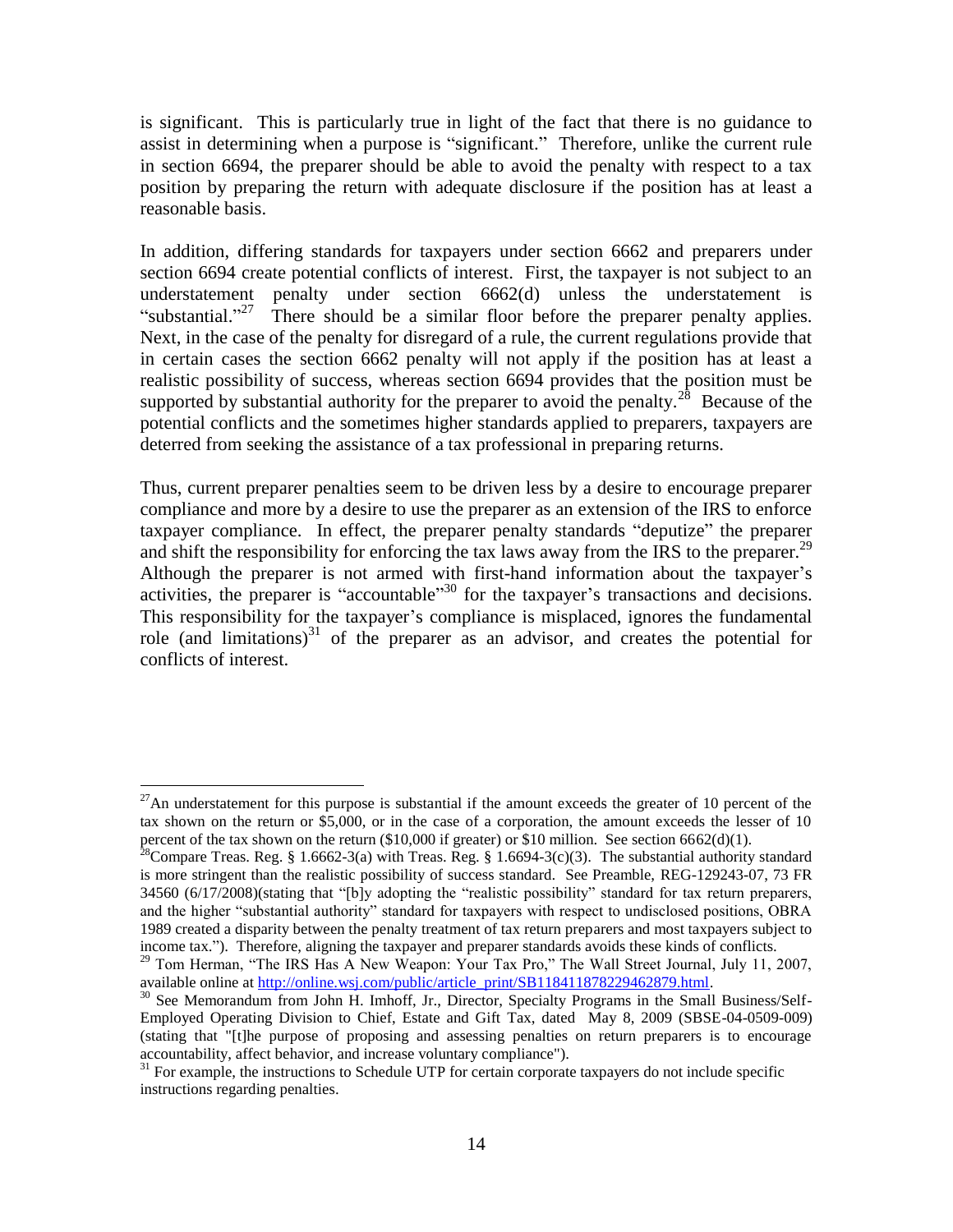#### **C. Shortcomings in Current Penalty Administration**

The Commissioner of the IRS is responsible for ensuring effective administration of the civil tax penalty system. Although Congress enacts penalties, it is the role of the Office of Servicewide Penalties (OSP) to ensure fairness and consistency in penalty administration. It is useful to recall the statement made by the House Ways and Means Committee, Subcommittee of Oversight, in transmitting the proposed IMPACT legislation, listing the following objectives that the IRS should follow as it handles each penalty case:

(1) Similar cases and similarly situated taxpayers should be treated similarly; (2) The taxpayer should have the opportunity to have his interests heard and considered. This includes providing a forum, listening to his views, and modifying decisions when appropriate; (3) IRS should strive to make a good substantive decision in the first instance. A wrong decision, even though corrected eventually, negatively impacts voluntary compliance; (4) An adequate opportunity should exist for incorrect decisions to be corrected. This encompasses appeals to the office that asserts the penalty, a separate appeals apparatus, and access to the court system; (5) The agency should act in an impartial and honest way. While each IRS representative appropriately approaches his or her job from a government perspective and with the objective of protecting the government's interest, the true interest of the government is the impartial enforcement of the tax laws, and this requires that treatment of taxpayers not be biased in the government's favor; (6) IRS should help taxpayers understand their legal rights and assist them in understanding their appeal rights. IRS should scrupulously observe the taxpayer's procedural rights; and, (7) IRS should seek to promptly process and resolve each taxpayer's case. Promptness requires a certain amount of initial informality in the dispute resolution process. The Subcommittee commends the IRS for its commitment to such worthy goals and intends to hold the IRS to these standards. To assist the IRS in achieving these goals and to insure effective implementation of the Subcommittee's legislative package, the Oversight Subcommittee has developed additional administrative recommendations to accompany the statutory penalty reform package.<sup>32</sup>

We believe that, as measured against these principles, certain shortcomings in tax administration have emerged, as described below.

 $32$  Letter from Sen. J.J. Pickle, Chairman, House Subcommittee on Oversight, to Sen. Dan Rostenkowski, Chairman, House Ways and Means Committee, dated June 15, 1989, available at 89 TNT 128-4, Doc 89- 4923.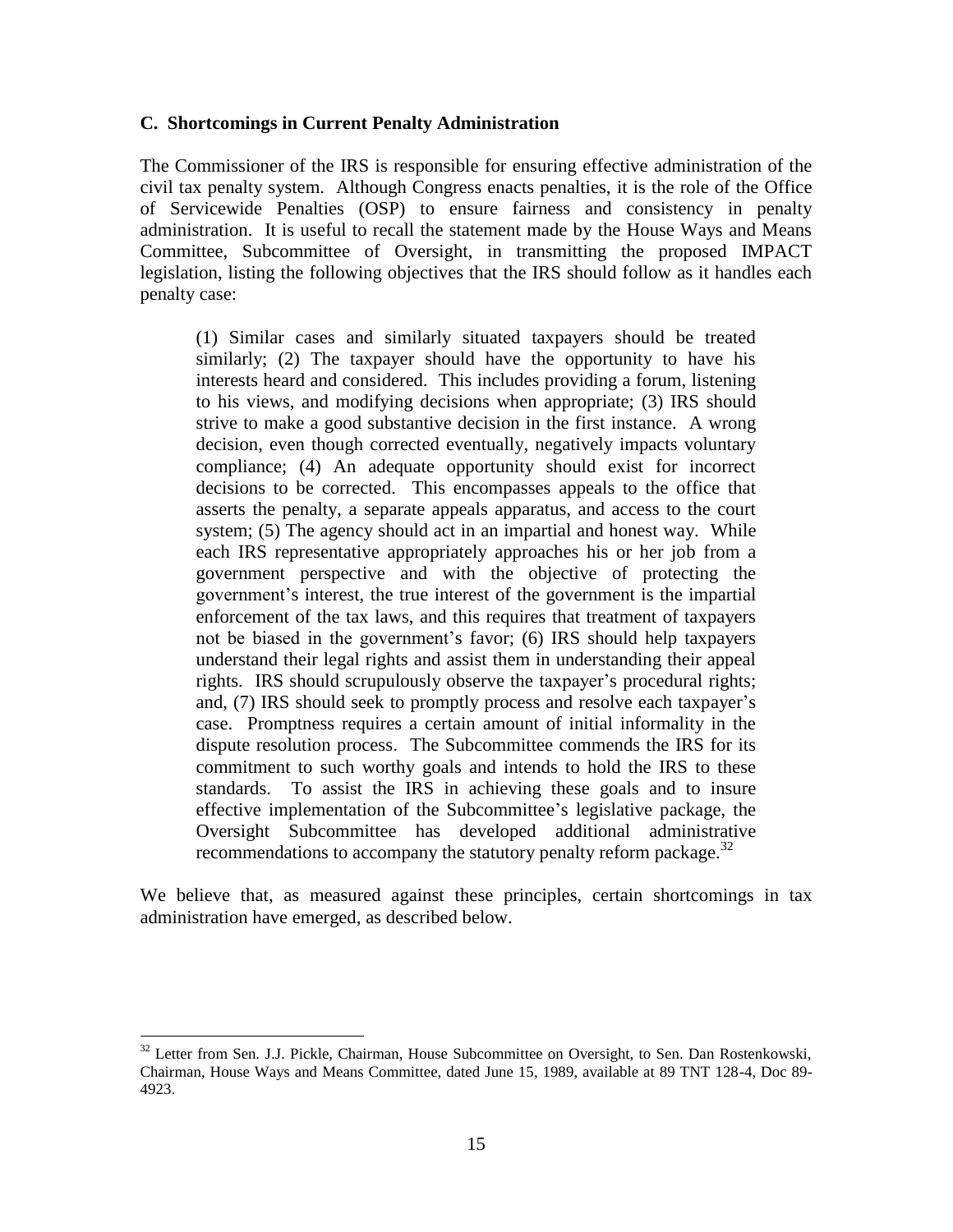#### **1. There Has Been an Increase in Automated Assessment of Penalties**

It appears that over 7.3 million taxpayers had automated penalties asserted against them in fiscal year 2011. 33 In many cases, there are facts and circumstances particular to a taxpayer that are sufficient to warrant abatement of the penalty. However, the time and money necessary to work through the complex and often incomprehensible process of challenging penalties means that many taxpayers performing a cost-benefit analysis will choose to pay incorrect and unwarranted penalties rather than challenge them. Unfortunately, when taxpayers challenge incorrect penalty assessments, there is a waste of both IRS and taxpayer resources.

Taxpayers should not be in a position where penalties are paid merely because it is less costly than to expend the resources to contest them. Penalties should be correctly asserted in the first instance to avoid unnecessary use of resources by all parties involved.<sup>34</sup> The opportunity to challenge incorrect penalties early in the process (i.e., prior to assessment) and prompt resolution of penalty disputes benefit both the IRS and the taxpayer. The forum and process for challenging penalties should be appropriate to the taxpayer and the circumstances. Consideration should be given to a streamlined process for administrative challenges to penalties below a certain amount, similar to small case procedures in Tax Court.

#### **2. There Should be Greater Coordination and Oversight of Penalty Administration**

Effective penalty administration requires a coordinated effort on the part of the IRS to ensure consistency and competence across and within operating divisions. The office with overall responsibility for penalty administration should be prominent within the IRS and have the authority to influence penalty policy throughout the IRS. Procedures should be in place for review and oversight of penalty administration. Sufficient data should be collected to enable evaluation of the administration and enforcement of penalties. Current systems in place for review and oversight of penalty administration should be regularly evaluated for efficacy and compliance with policies and should be a source of data on penalty administration.

Studies by the TIGTA, the National Taxpayer Advocate, and GAO have concluded that there is significant room for improvement with respect to IRS oversight and collection of data regarding penalty administration.<sup>35</sup> In light of this deficiency, we urge policymakers

<sup>33</sup> See footnote 20, *supra.*

<sup>&</sup>lt;sup>34</sup> According to IRS Pub 55B, IRS Data Book for FY2011, in fiscal year 2011, IRS assessed more than 38.6 million civil tax penalties, totaling more than \$30.9 billion. During the same period, IRS abated or rescinded in whole or in part more than 4.9 million penalties totaling more than \$11 billion.

<sup>35</sup> See, in general: GAO Report; Treasury Inspector General for Tax Administration, *Management Advisory Report: Ineffective Administration of the Individual Taxpayer Penalty Program Creates Inequity* (April 2001); Government Accountability Office, Report to the Committee on Finance, US Senate, *Tax Administration: The Internal Revenue Service Can Improve Its Management of Paper Case Files*  (September 2007); Treasury Inspector General for Tax Administration Report: *While Documentation Was*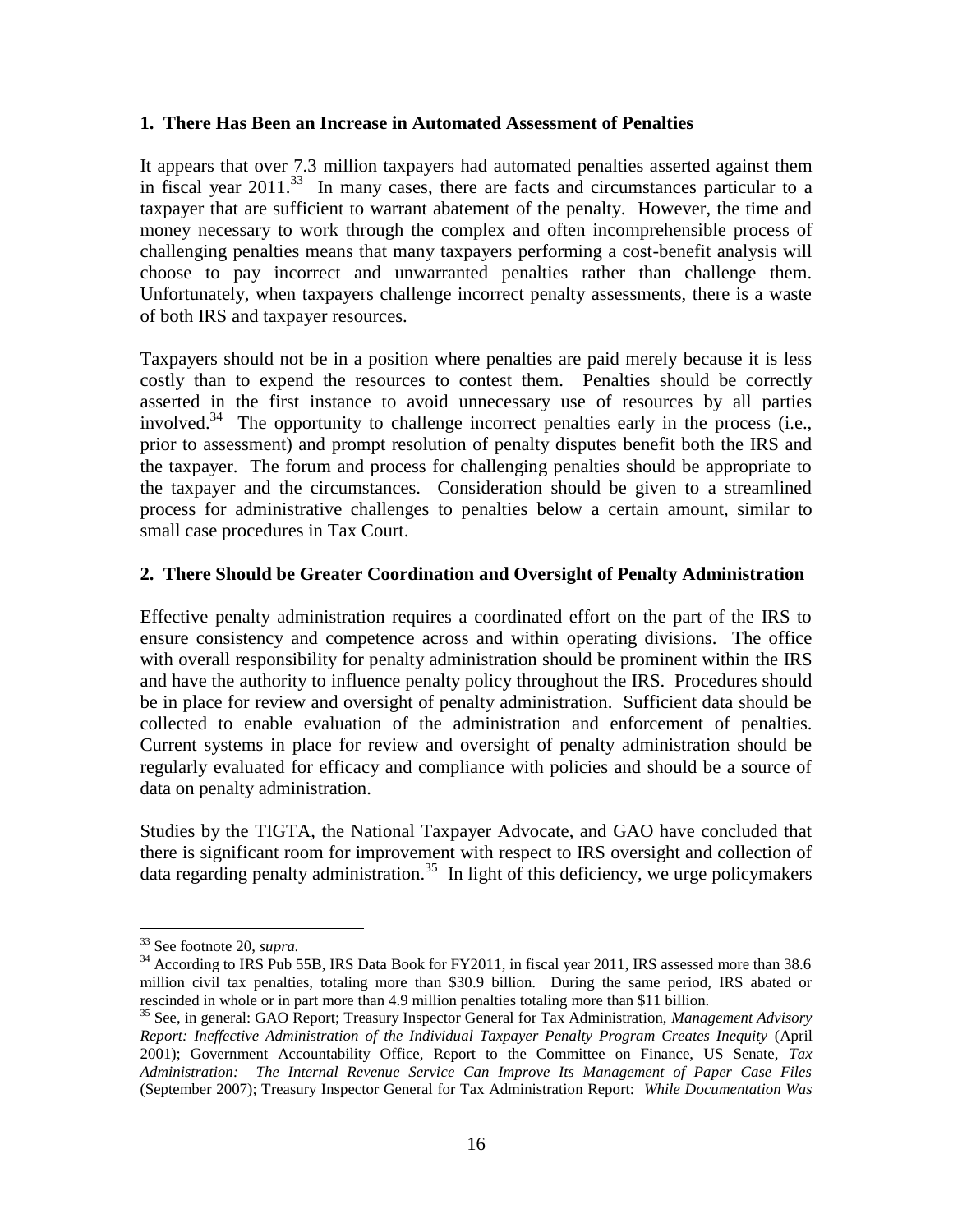to develop strategies to ensure that immediate steps are taken to develop such systems. Absent IRS oversight of penalty administration and the data such oversight can provide, it is difficult to accurately evaluate the effectiveness of penalties in encouraging voluntary compliance.<sup>36</sup>

In addition, the IRS should evaluate whether the Servicewide Penalties Group is the best office to have overall responsibility for penalty administration and if it is the appropriate office, whether the placement of that office within the IRS organizational structure is optimal to allow that office to perform its mission, including evaluating and coordinating penalty administration throughout the major Operating Divisions. Currently the Servicewide Penalties Group resides under Exam Policy within the Small Business/Self-Employed (SB/SE) Operating Division. The IRS should review whether it may be beneficial to have the office with overall responsibility for review and oversight of penalty administration report directly to the Deputy Commissioner of Service and Enforcement.

One area in need of evaluation by the IRS involves the use of penalties to enforce data collection.<sup>37</sup> Questions have been raised regarding whether penalties are effective in encouraging compliance with information gathering efforts and whether the data collected is actually being used by the IRS to actively promote sound tax administration.<sup>38</sup> We believe that such an evaluation would go a long way to increasing compliance and perceptions of fairness.

## **3. The Penalty Administration System Has Developed Biases in Favor of Asserting Penalties**

One of the results of IMPACT was an affirmative statement by the IRS regarding its policy on penalties – the Penalty Policy Statement. Consistent with the overriding principle of IMPACT, the Penalty Policy Statement affirmed that the "Service will design, administer, and evaluate penalty programs solely on the basis of whether they do the best possible job of encouraging voluntary compliance."<sup>39</sup> The original articulation of the IRS's penalty philosophy in the Penalty Policy Statement announced in the 1980s was revised in 2004 in ways that on the surface appear insignificant but on closer inspection indicate an important and telling shift in the agency's approach toward penalty

*Not Available to Fully Assess The Return Preparer Program, Identification And Processing of Preparer Penalties Can Be Improved* (August 2008); NTA 2008 Report, *supra*, footnote 18, at vol. 2, pp. 5-6.

<sup>&</sup>lt;sup>36</sup> For example, section 6751(b) provides a general rule that no penalty will be assessed unless the initial determination of the assessment is personally approved (in writing) by the immediate supervisor of the individual making the determination. Exceptions are provided for penalties that are assessed by electronic means. IRM 20.1.1.2.3 provides procedures to implement section 6751. The level of compliance with these provisions is unclear and could be an area for further study.

<sup>37</sup> See e.g., sections 6707A, 6038, and 6038B.

<sup>&</sup>lt;sup>38</sup> For instance, there are significant penalties for failure to file Form 8886. However, sufficient information about the IRS's ability to use the information collected on the forms to further the goals of combating abusive tax transactions has not been made available.

<sup>&</sup>lt;sup>39</sup> See IRS Penalty Policy Statement P-1-18 (August 20, 1998).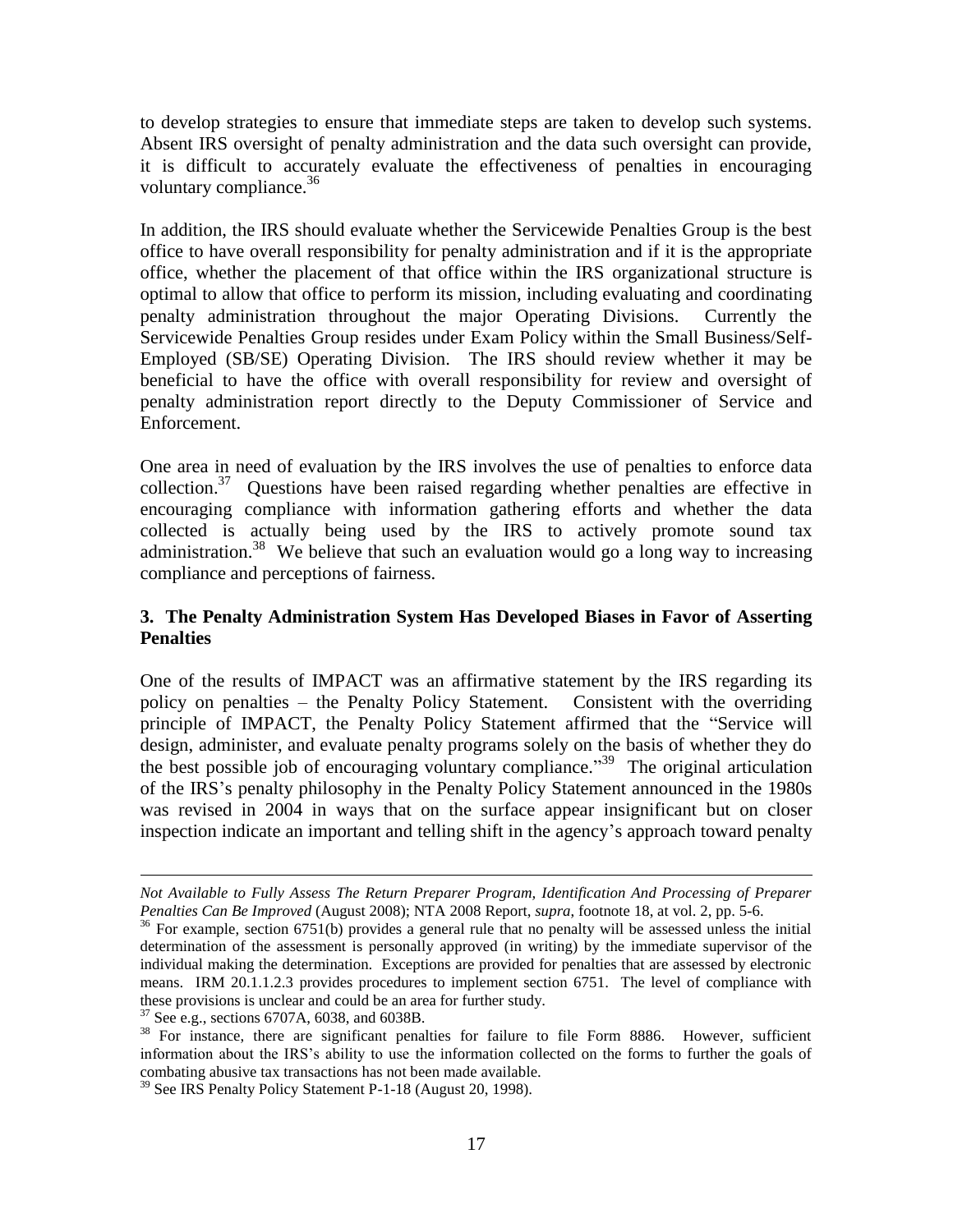administration.<sup>40</sup> Although the Penalty Policy Statement continues to affirm that penalties must encourage voluntary compliance, the Statement qualifies that goal by stressing the importance of efficiency in penalty administration and the need for penalties to serve as an economic deterrent in "abusive" transactions. For this purpose, an "abusive" transaction is defined expansively as any transaction with "a significant purpose" to avoid or evade federal tax.

Current IRS policies prohibit a decrease in penalties in exchange for an increase in tax or assessment of penalties in exchange for a reduction of tax (sometimes referred to as "trading of penalties"). Some policies also require separate consideration of certain penalties (e.g., accuracy-related penalties) and written justification when these penalties are not asserted.<sup>41</sup> While these policies appear reasonable on their face, together, and with no ability for the agent to exercise discretion, they create an unfair bias in favor of assertion of penalties that undermines the appearance of impartiality. This is further exacerbated by the fact that the IRS is increasingly mandating consideration of penalties in various contexts such as the section 6662 accuracy-related penalty in "a significant purpose" context, and the section 6694 penalty in all taxpayer examinations involving a paid return preparer.<sup>42</sup>

# **4. Internal IRS Guidance and Training Should Be Improved**

Penalties cannot be appropriately administered unless IRS field personnel understand the penalty rules and IRS policies for administering penalties. This requires distribution of internal IRS guidance and training well before the effective date of the provision. Training materials and internal guidance should focus on differences in administration based on the type of taxpayer and industry, the policy reason for the penalty, and the relationship between that policy and the underlying substantive tax provision. IRS personnel should gain the skills necessary for dealing effectively with taxpayers and their representatives. Training should emphasize that IRS personnel should not: (1) use penalties as a "lever," (2) trade penalties for substantive adjustments, or (3) require penalty adjustments that are separate from the underlying substantive tax adjustment. Examples of where internal IRS guidance and training could be improved include:

• The section 6662 penalty. This accuracy-related penalty is imposed at the rate of 20 percent on the portion of any underpayment of tax required to be shown on a return. Any amount of tax underpayment is subject to the penalty if there is negligence (IRC

<sup>&</sup>lt;sup>40</sup> See IRS Penalty Policy Statement 20-1 (June 29, 2004).

<sup>&</sup>lt;sup>41</sup> Memorandum from Larry R. Langdon, Commissioner, Large and Mid-Size Business Division, to Large and Mid-Size Business Division Executives, Managers, and Examiners, dated December 20, 2001.

<sup>&</sup>lt;sup>42</sup> See, e.g., Penalty Policy Statement 20-1; Memorandum from Robert L. Trujillo, Director, Planning, Quality, Analysis and Support, to All LMSB Industry Directors, Field Specialists, LMSB Headquarters Directors, dated April 13, 2008 (LMSB-04-0308-009); Memorandum from John Tuzynski, Chief, Employment Tax Operations, to Employment Tax Territory Managers, Group Managers, and Specialists, dated February 3, 2009 (SBSE-04-0209-008); Memorandum from W. Ricky Stiff, Chief, Excise Tax Program, to Excise Territory Managers and Program Managers, dated December 31, 2008 (SBSE-04-1208- 068).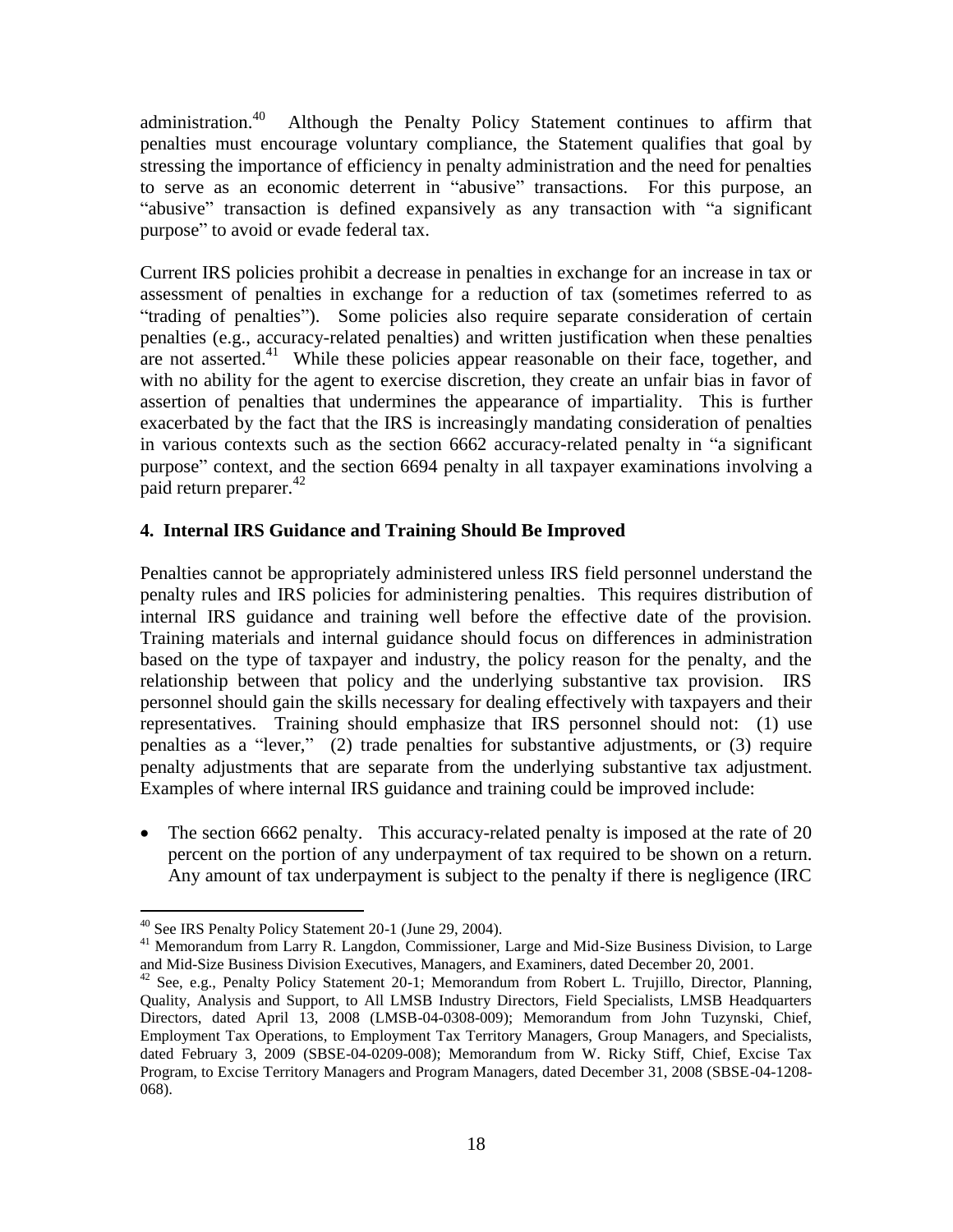section  $6662(b)(1)$ ). The penalty can also be assessed when there is a substantial understatement of tax with no reasonable cause exception (IRC section  $6662(b)(3)$ . The accuracy-related penalty only is applied to the portion of the underpayment to which this section applies (IRC section  $6662(a)$ ). The initial recommendation of imposing the accuracy-related penalty is performed by the IRS examiner (IRM 20.1.5.3).

The IRS Wage and Investment (W&I) Division correspondence unit routinely assesses the substantial understatement penalty on every major understatement, and never assesses the negligence penalty on small underpayments. Some SB/SE group managers direct their examiners to propose the accuracy-related penalty on every tax underpayment, even if the underpayment does not meet the criteria of a major understatement. There is a lack of uniformity within the Service. SB/SE examiners need to be trained about the severe criteria for a holding of negligence on a return.

Both W&I and SB/SE units routinely assess the accuracy-related penalty on the entire tax underpayment, and do not restrict the penalty to the portion of the penalty for which negligence or criteria for a substantial underpayment applies. The practice of allocating the accuracy penalty to specific line items on an SB/SE examination report is rare. Examiners need to be trained to follow the requirements of determining the application of the penalty to each adjustment.

The use of the accuracy-related penalty according to anecdotal information has increased since the implementations of a TIGTA study released in September 2009 that concluded that additional managerial involvement was needed for the consistent use of accuracy-related penalties. The study led to an analysis sheet for each exam addressing the assessment of accuracy-related penalties (Reference no. 2009-30- 124). As a result of this study, all SB/SE examiners were to be rated on employee evaluations as to the "quality" of their accuracy-related penalties. All SB/SE territory group managers would hold group managers accountable for the quality of their groups' assessment of accuracy-related penalties.

These policy changes led to unintended consequences according to anecdotal reports. The linkage of assessment of the accuracy-related penalty to performance reviews has led to an increase in the quantity of assessments, and also to a decrease in the quality of the assessments.

In some cases, the misuse of the accuracy-related penalty results in a taxpayer paying a penalty that should not be assessed, rather than pay for representation to dispute a small assessment. The routine assessment of the substantial understatement penalty results in the referral of more cases to IRS Appeals. Many of these cases being submitted to IRS Appeals are ones that should be resolved at the examination level and contribute to increase caseloads in Appeals.

• The section 6694 penalty. This penalty was amended twice in 2007 and 2008, and its application demonstrates weaknesses in IRS training on new provisions. Although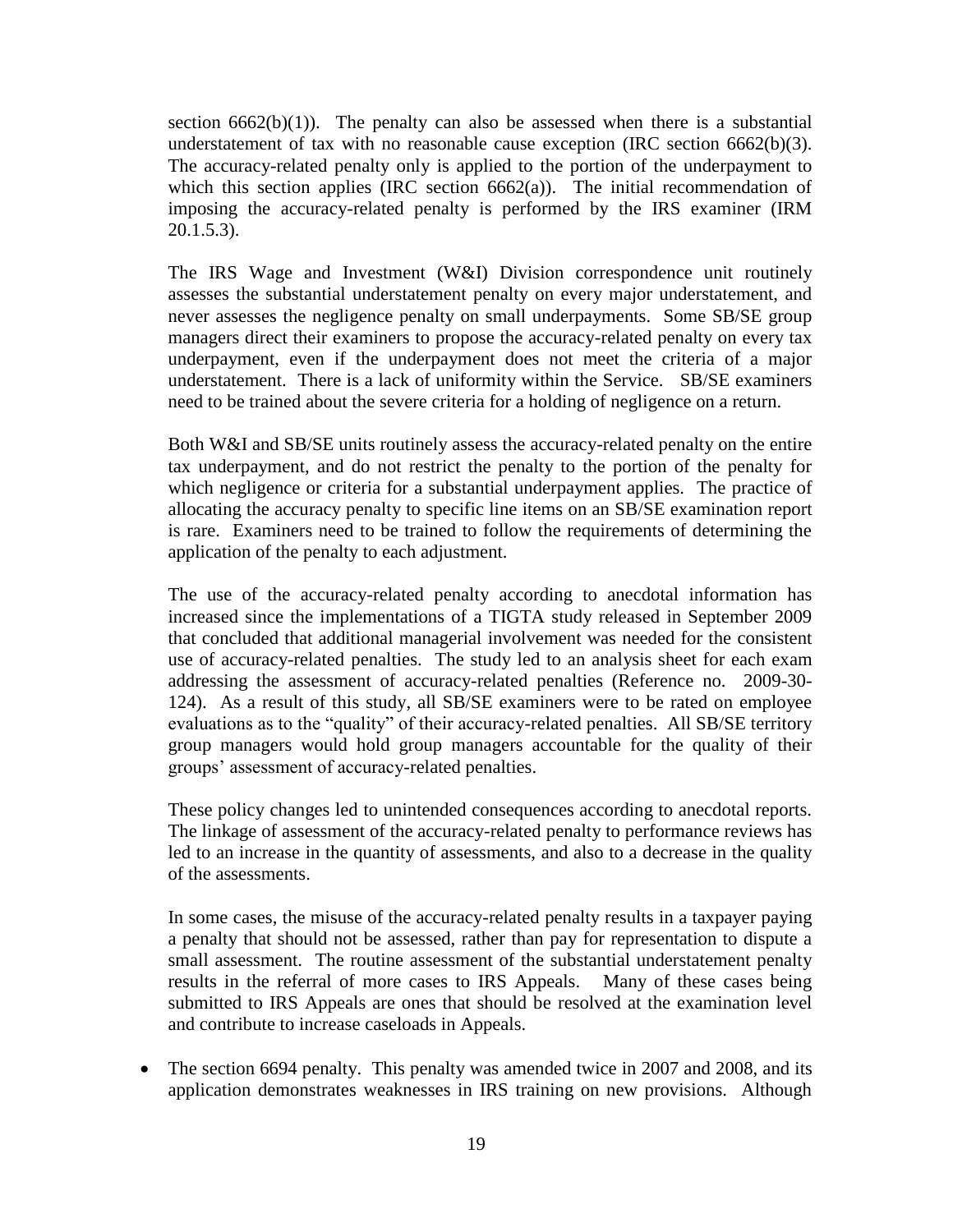the IRS has taken steps to train employees in the revised penalty standards, anecdotal evidence indicates that many IRS employees in the field do not understand the rules or how to protect the preparer's section 6103 information from the taxpayer. In addition, despite a statement in the preamble of the proposed preparer penalty regulations that the IRS intends to change the Internal Revenue Manual to eliminate the mandatory referral to the Office of Professional Responsibility (OPR) when a section 6694 penalty is asserted,  $43$  both the Large Business and International (LB&I) division and the SB/SE division issued memoranda requiring mandatory referral of section 6694 penalties to the OPR.<sup>44</sup>

 The section 6676 penalty. This penalty is another example of a new provision where sufficient training has not been provided, resulting in inappropriate assertion of the penalty in the field. For section 6676 to apply in the first instance, the position on which the claim for refund is based must lack a reasonable basis. We are aware of section 6676 penalties being imposed automatically and regularly when a claim for refund is denied, without any consideration of whether the position has a reasonable basis. Some of this behavior or procedure may be attributable to the fact that to date, the IRS has not published regulations or other guidance with respect to section 6676. However, lack of guidance does not seem to be a reasonable cause for asserting penalties. When such guidance is issued, procedures should be provided that enable taxpayers to challenge the penalty before it is actually assessed and penalties that are not justified under the procedures that were asserted before they were published.

#### **5. The IRS Should Increase Efforts to Educate Taxpayers and Tax Professionals**

We have seen an increase with each new tax act in both the number of penalties and the amount of the penalties. Each new penalty increases the complexity and burden on taxpayers, tax professionals, and IRS personnel.

The IRS should assist taxpayers and tax professionals to understand penalties and related procedural rights, such as abatement, appeal rights, and the ability to go to the National Taxpayer Advocate for assistance. The IRS should also issue clear, concise, and timely guidance when there are changes in laws or policies that impact penalties.

The IRS has generally provided timely guidance, addressing the numerous changes to the section 6694 preparer penalties; however, more work is necessary.<sup>45</sup> For example, all tax return preparers need guidance on how to apply new concepts such as disclosure, the "more likely than not" and "substantial authority" standards, and "tax shelter" to their practice, particularly since the IRS has recently stated that agents should evaluate

<sup>43</sup> See REG-129243-07, 73 FR 34560 (6/17/2008).

<sup>44</sup> See SBSE-04-0209-008, *supra*, at footnote 46; LMSB -04-0308-009, *supra*, at footnote 46. A later memorandum issued by SB/SE dealing with estate and gift tax is more consistent with the language in the Preamble of the section 6694 proposed regulations. See SBSE-04-0509-009, *supra*, at footnote 35.

<sup>&</sup>lt;sup>45</sup> See *supra*, footnote 41 and related text.